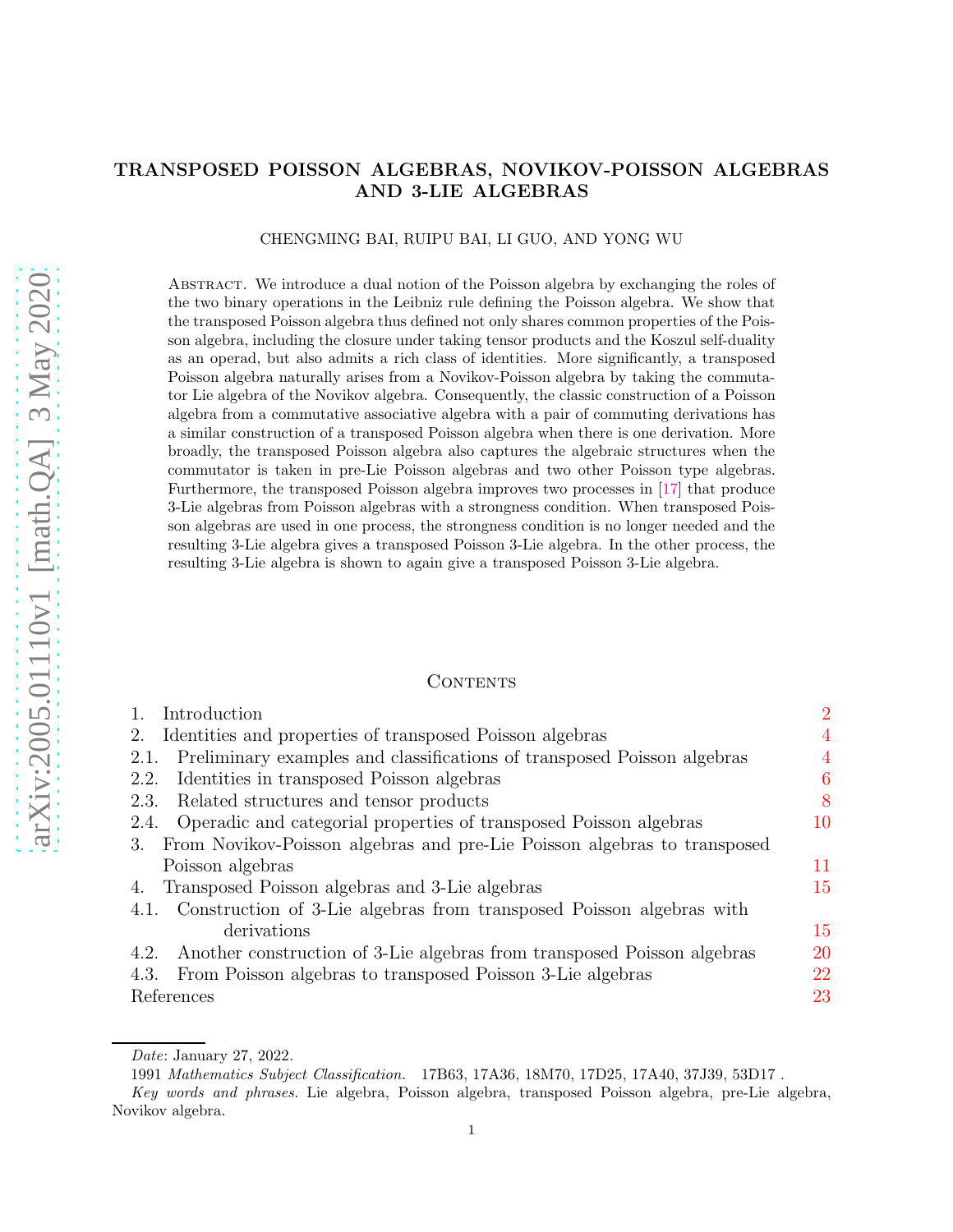#### 1. INTRODUCTION

This paper studies a variation of the well-known Poisson algebra in which the Leibniz rule of the Lie bracket on the commutative associative multiplication is replaced by a rescaling of the Leibniz rule of the commutative associative multiplication on the Lie bracket.

We first recall the definition of a Poisson algebra.

**Definition 1.1.** Let  $L$  be a vector space equipped with two bilinear operations

$$
\cdot, [ , ] : L \otimes L \to L.
$$

The triple  $(L, \cdot, [\ , \ ])$  is called a **Poisson algebra** if  $(L, \cdot)$  is a commutative associative algebra and  $(L, \lceil, \rceil)$  is a Lie algebra that satisfy the compatibility condition

$$
[x, y \cdot z] = [x, y] \cdot z + y \cdot [x, z], \quad \forall x, y, z \in L.
$$
\n
$$
(1)
$$

Eq.  $(1)$  is called the **Leibniz rule** since the adjoint operators of the Lie algebra are derivations of the commutative associative algebra.

Poisson algebras arose from the study of Poisson geometry [32, 44] in the 1970s and has appeared in an extremely wide range of areas in mathematics and physics, such as Poisson manifolds [11, 31, 45], algebraic geometry [7, 23, 40], operads [20, 25, 35], quantization theory [27, 29], quantum groups [13, 16], and classical and quantum mechanics [2, 14, 39].

The study of Poisson algebras also led to other algebraic structures, such as noncommutative Poisson algebras [46], Jacobi algebras (also called generalized Poisson algebras) [1, 12, 28, 32], Gerstenhaber algebras and Lie-Rinehart algebras [22, 30, 33, 41]. Especially interesting is the notion of a Novikov-Poisson algebras [8, 47] arising from giving a tensor product structure to the important notion of a Novikov algebra in connection with the Poisson brackets of hydrodynamic type [6] and Hamiltonian operators in the formal variational calculus [21].

The Novikov-Poisson algebra [47] is obtained from replacing the Lie bracket in a Poisson algebra by the Novikov algebra product, and replacing the Leibniz rule (1) by certain compatibility conditions. As a Lie-admissible algebra, taking commutators in a Novikov algebra gives a Lie algebra. Thus it is natural to expect that taking commutators in the Novikov product of a Novikov-Poisson algebra gives a Poisson algebra. It came as a surprise for us to discover that this is not the case, but rather a "dual" structure of the Poisson algebra in the sense that the compatibility condition, or Leibniz rule in Eq (1) of a Poisson algebra is modified by exchanging the roles of the two binary operations (commutative associative and Lie operations). Even more unexpected is the fact that the multiplication operators of the commutative associative algebra are a rescaling of derivations of the Lie algebra, rather than the derivations themselves. This motivated us to introduce the following notion.

**Definition 1.2.** Let  $L$  be a vector space equipped with two bilinear operations

$$
\cdot, [ , ] : L \otimes L \to L.
$$

The triple  $(L, \cdot, [ , ])$  is called a **derivation-transposed Poisson algebra** or **transposed Poisson algebra** in short if  $(L, \cdot)$  is a commutative associative algebra and  $(L, [\ , \ ])$  is a Lie algebra that satisfy the following compatibility condition

$$
2z \cdot [x, y] = [z \cdot x, y] + [x, z \cdot y], \quad \forall x, y, z \in L.
$$
\n
$$
(2)
$$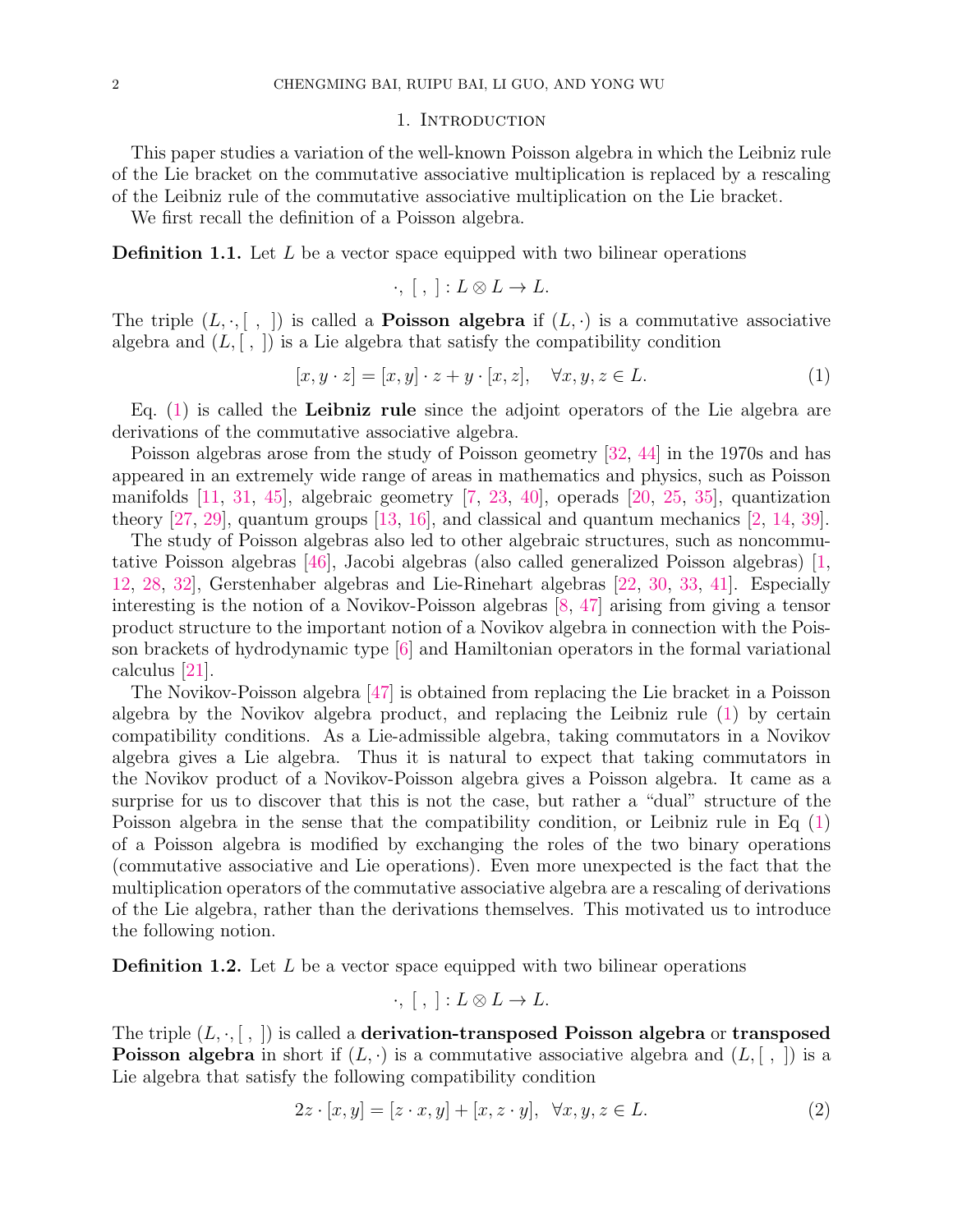Eq.  $(2)$  is called the **transposed Leibniz rule** because the roles played by the two binary operations in the Leibniz rule in a Poisson algebra are switched. Further, the resulting operation is rescaled by introducing a factor 2 on the left hand side.

In this paper we present three aspects of transposed Poisson algebras that demonstrate that, despite the unusual appearance of the identity (2), the new structure has very good properties at the levels of algebras, operads and categories, and is the right algebraic structure to expect in connection with several important algebraic structures including Novikov-Poisson algebras, 3-Lie algebras, as well as Poisson algebras.

First in Section 2, we consider basic properties, examples and identities of transposed Poisson algebras. The notion of a Poisson algebra was motivated by the action of commuting derivations from geometry and mechanics. The notion of a transposed Poisson algebra also has similar examples from classical analysis. In particular, for a commutative associative algebra  $(L, \cdot)$  with a derivation D, define the Lie bracket by (see Proposition 2.2)

$$
[x, y] = x \cdot D(y) - y \cdot D(x), \quad \forall x, y \in L. \tag{3}
$$

Then  $(L, \cdot, [\cdot,])$  is a transposed Poisson algebra. Further, as one of the important properties of Poisson algebras, there exists a natural Poisson algebra structure on the tensor product space of two Poisson algebras which overcomes the lack of such a property for Lie algebras. The transposed Poisson algebra also has this property (Theorem 2.8). A remarkable property of the Poisson algebra is the Koszul self-duality of its operad, which is shared by the transposed Poisson algebra (Proposition 2.10). On the other hand, while both the Poisson algebra and transposed Poisson algebra are built from a commutative associative operation and a Lie operation, the coupling relations of the two operations in the two algebras are orthogonal in a suitable sense (Proposition 2.11). Furthermore, transposed Poisson algebras possess an intriguing class of algebraic identities (Theorem 2.5), some of which turn out to be critical for existing algebraic structures studied later in the paper.

The second important aspect of the transposed Poisson algebra is its close relationship with several other algebraic structures akin to the Poisson algebra, as presented in Section 3. As noted above, taking the commutator in a Novikov-Poisson algebra gives rise to a transposed Poisson algebra. Another important Lie-admissible algebra, which is also more general than the Novikov algebra, is the pre-Lie algebra, as the fundamental algebraic structure in many fields in mathematics and mathematical physics, such as differential geometry, deformation theory, operads, vertex algebras, quantum field theory, symplectic structures and phase spaces, just to name a few (see [10] and the references therein). From the study of Hopf algebras of rooted trees in quantum field theory and control theory, as well as of F-manifolds [19, 34, 15], the pre-Lie commutative algebra was introduced, to consist of a commutative associative operation and a pre-Lie operation whose compatibility conditions are still given by the Leibniz rule, that is, the left multiplication operators of the pre-Lie algebra are derivations of the commutative associative algebra. In this sense, the pre-Lie commutative algebra is very similar to the Poisson algebra. Another related structure is the so-called differential Novikov-Poisson algebras introduced in [8].

To provide a uniform approach, we introduce the notion of a pre-Lie Poisson algebra by replacing the Lie bracket in a Poisson algebra with the pre-Lie product and replacing the Leibniz rule (1) in a Poisson algebra by compatibility conditions similar to those of the Novikov-Poisson algebra. Novikov-Poisson algebras and differential Novikov-Poisson algebras are pre-Lie Poisson algebras, as are the pre-Lie commutative algebras under a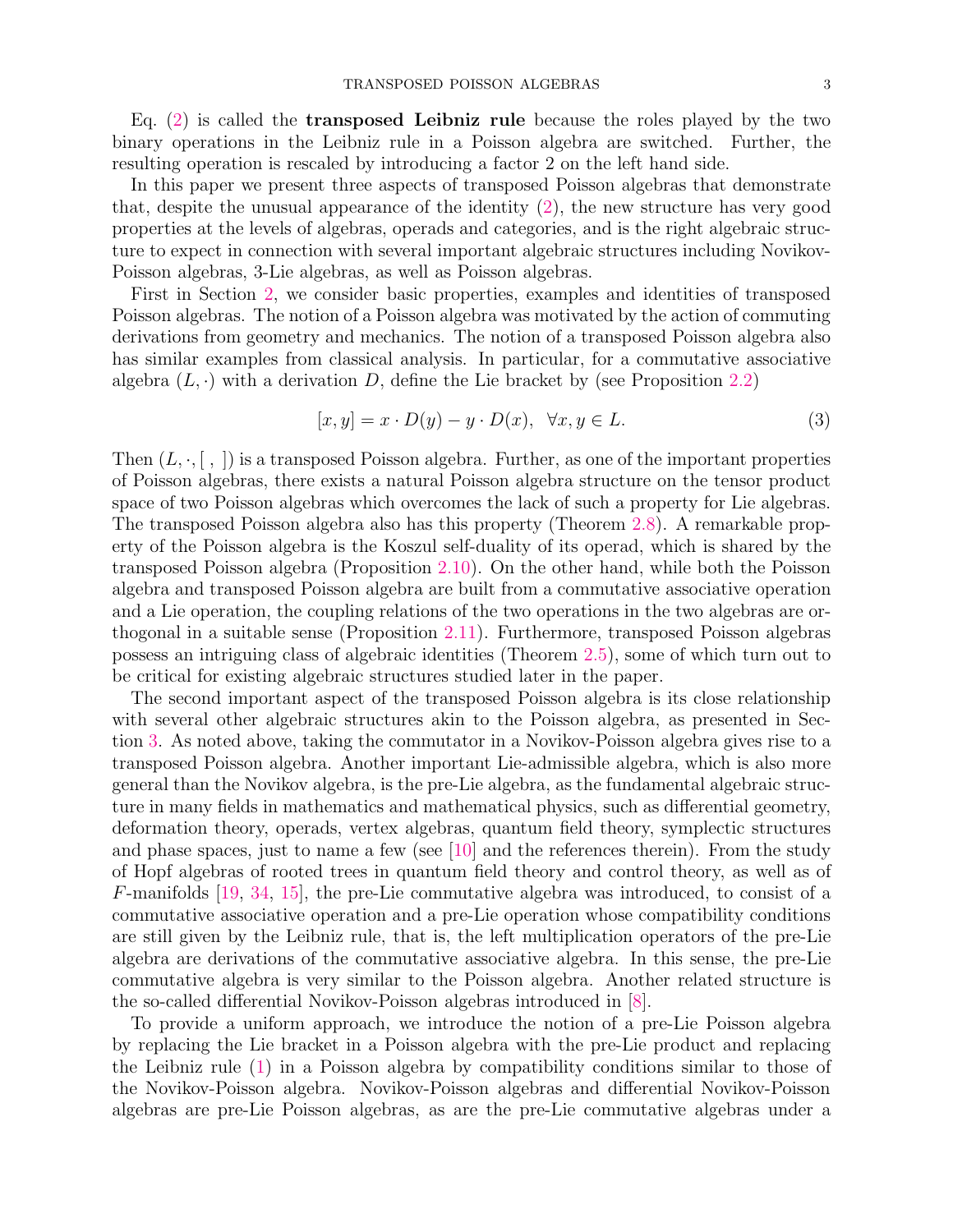suitable condition. We show that taking the commutator in a pre-Lie Poisson algebra gives rise to a transposed Poisson algebra (Proposition 3.10). Consequently, the same is true for a pre-Lie commutative algebra with the above condition and for a differential Novikov-Poisson algebra, as well as for a Novikov-Poisson algebra.

The third aspect for the importance of the transposed Poisson algebra is that it fits particularly nicely with various 3-Lie algebras or n-Lie algebras, as demonstrated in Section 4. The notions of a 3-Lie algebra or more generally an *n*-Lie algebra are the *n*-ary generalizations of a Lie algebra [18] and have played vital roles in many fields in mathematics and physics [38, 43]. Thus it is important to construct 3-Lie algebras or more generally,  $n$ -Lie algebras, from Lie algebras or from  $n$ -Lie algebras in smaller arities. The Poisson or Poisson-like structures are instrumental for such constructions. In [17], for any  $n$ -Lie algebras  $n \geq 2$ , the notion of a Poisson *n*-Lie algebra (called *n*-Lie-Poisson there) was introduced, recovering the Poisson algebra when  $n = 2$  (also see [24, 36, 42]). With an additional "strongness" condition, a Poisson  $n$ -Lie algebra with a derivation can be used to construct an  $(n + 1)$ -Lie algebra.

It is fascinating to note that this strongness condition for  $n = 2$  is actually an identity holding automatically for any transposed Poisson algebra. In fact, the same construction of a 3-Lie algebra can be provided by any transposed Poisson algebra with a derivation, with no constraints (Theorem 4.5). In addition, this resulted 3-Lie algebra and the commutative associative algebra satisfy the following ternary analog of the compatibility condition in Eq.  $(2)$ :

 $3u \cdot [x, y, z] = [x \cdot u, y, z] + [x, y \cdot u, z] + [x, y, z \cdot u], \ \forall x, y, z, u \in L,$ 

which motivates us to introduce the notion of a transposed Poisson 3-Lie algebra. Such an ascending process is expected to continue for transposed Poisson  $n$ -Lie algebras with any  $n \geq 3$  and is formulated in Conjecture 4.9. Incidently, by putting into such a framework, the dilation factor 2 in the transposed Leibniz rule (2) has a natural interpretation as the arity 2 of the Lie bracket. By a similar process, transposed Poisson algebras with an involutive endomorphism also give rise to 3-Lie algebras (Theorem 4.10).

Finally, 3-Lie algebras can also be derived from strong Poisson algebras without any additional structures [17]. We show that, in the resulting 3-Lie algebras, the compatibility condition of the 3-Lie product and the commutative associative product of the Poisson algebra is the one for a transposed Poisson 3-Lie algebra (Theorem 4.14). In fact, only under strict constraints, can the compatibility condition also be the one for a Poisson 3-Lie algebra (Remark 4.18).

**Notations.** Throughout the paper, the base field  $K$  are assumed to be characteristic zero. To simplify notations, the commutative associative multiplication  $\cdot$  will usually be suppressed unless emphasis is needed.

### 2. Identities and properties of transposed Poisson algebras

This section presents examples, identities and basic properties of transposed Poisson algebras.

2.1. Preliminary examples and classifications of transposed Poisson algebras. We first give some preliminary examples of transposed Poisson algebras and a classification of complex transposed Poisson algebras in dimension 2. More examples will be provided throughout the rest of the paper.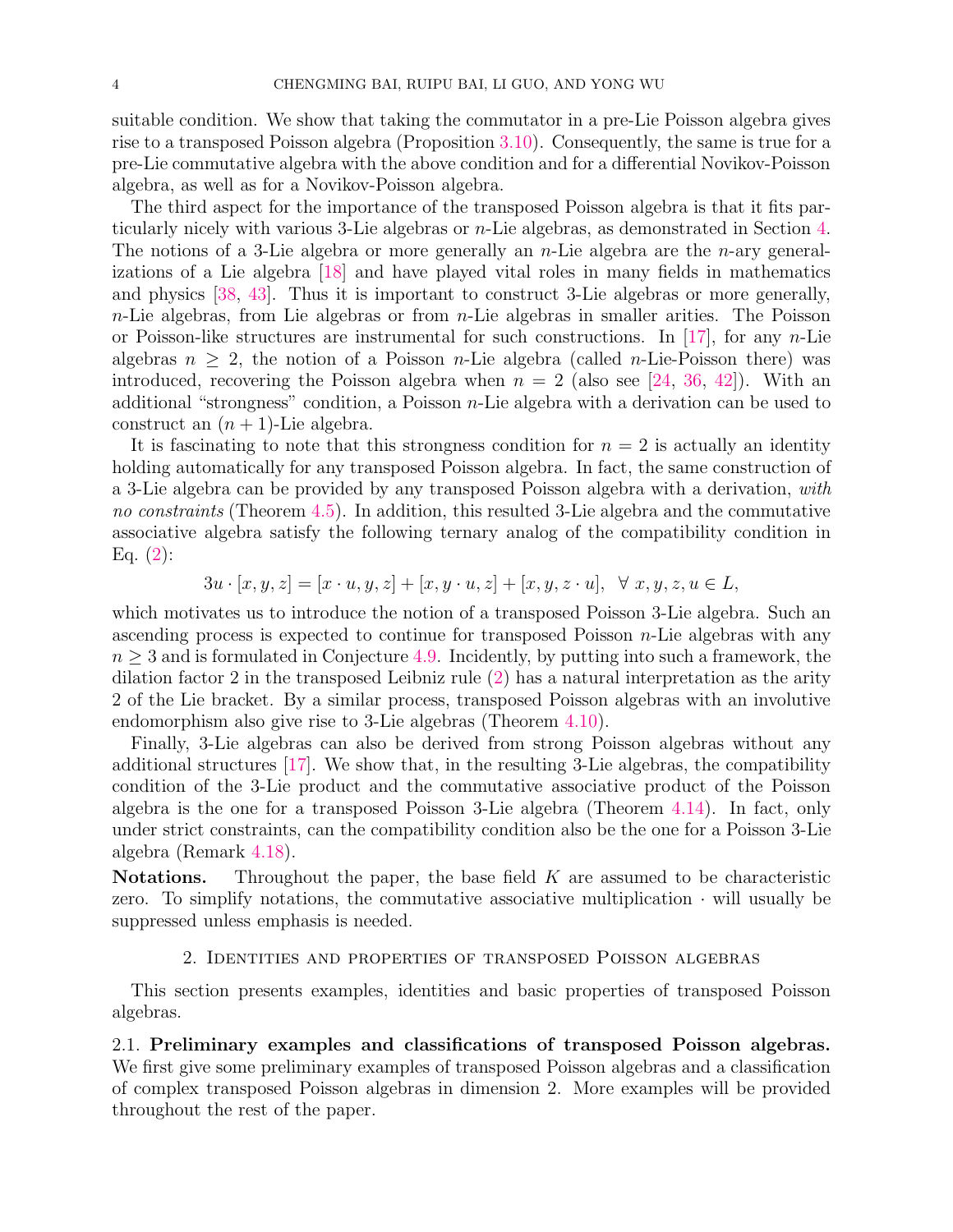A classical example of Poisson algebra from mechanics and symplectic manifolds is the Hamilton algebra (see [37])  $\mathbf{H}_n := K[x_1, \dots, x_n, y_1, \dots, y_n]$  with its commutative associative product and the (Poisson) bracket

$$
[f,g] := \sum_{i=1}^n \partial_{x_i}(f) \partial_{y_i}(g) - \partial_{y_i}(f) \partial_{x_i}(g), \quad \forall f, g \in \mathbf{H}_n,
$$

where  $\partial_z$  is the partial derivative with respect to the variable  $z \in \{x_1, \dots, x_n, y_1, \dots, y_n\}.$ At a more abstract level, we have

**Example 2.1.** Let  $(L, \cdot)$  be a commutative associative algebra and  $D_1, D_2$  be commuting derivations (that is,  $D_1D_2 = D_2D_1$ ). Then there is a Lie algebra  $(L, [ , ])$  defined by

$$
[x, y] = D_1(x) \cdot D_2(y) - D_1(y) \cdot D_2(x), \quad \forall x, y \in L.
$$
 (4)

Moreover,  $(L, \cdot, [ , ])$  is a Poisson algebra.

See [7] for a recent application to model theory and differential-algebraic geometry. When there is only one derivation, we have

**Proposition 2.2.** Let  $(L, \cdot)$  be a commutative associative algebra and let D be a derivation. Define the multiplication

$$
[x, y] := x \cdot D(y) - D(x) \cdot y, \quad \forall x, y \in L. \tag{5}
$$

Then  $(L, \cdot, [\, , \,])$  is a transposed Poisson algebra.

We note that the defining identity (2) does not hold without the factor 2. See Section 3 for the perspective from Novikov-Poisson algebras.

*Proof.* All the needed identities can be verified directly, but we will give the proposition as a consequence (Corollary 3.4) of the more general result in Theorem 3.2 on Novikov-Poisson algebras. For now, we just verify Eq.  $(2)$  to illustrate that the factor 2 in the equation is indispensable. For all  $x, y \in L$ , we have

$$
[zx, y] + [x, zy] = zxD(y) - D(zx)y + xD(zy) - D(x)zy
$$
  
= 
$$
zxD(y) - zD(x)y - D(z)xy + xzD(y) + xD(z)y - D(x)zy
$$
  
= 
$$
2z(xD(y) - D(x)y)
$$
  
= 
$$
2z[x, y].
$$

As a concrete example, for the usual derivations, we have

**Example 2.3.** The commutative associative algebra  $L = K[x_1, \dots, x_n]$  together with the bracket

$$
[g,h] := \sum_{i=1}^{n} (g\partial_{x_i}(h) - h\partial_{x_i}(g)), \quad \forall g, h \in L,
$$

is a transposed Poisson algebra. More generally, for  $D = \sum_{i=1}^{n} f_i \partial_{x_i}$  with  $f_i \in L$ ,  $1 \leq i \leq n$ , the bracket

$$
[g,h] := \sum_{i=1}^n (f_i(g\partial_{x_i}(h) - h\partial_{x_i}(g)), \ \ \forall g, h \in L,
$$

also gives a transposed Poisson algebra.

As special cases of transposed Poisson algebras, by inspection, we have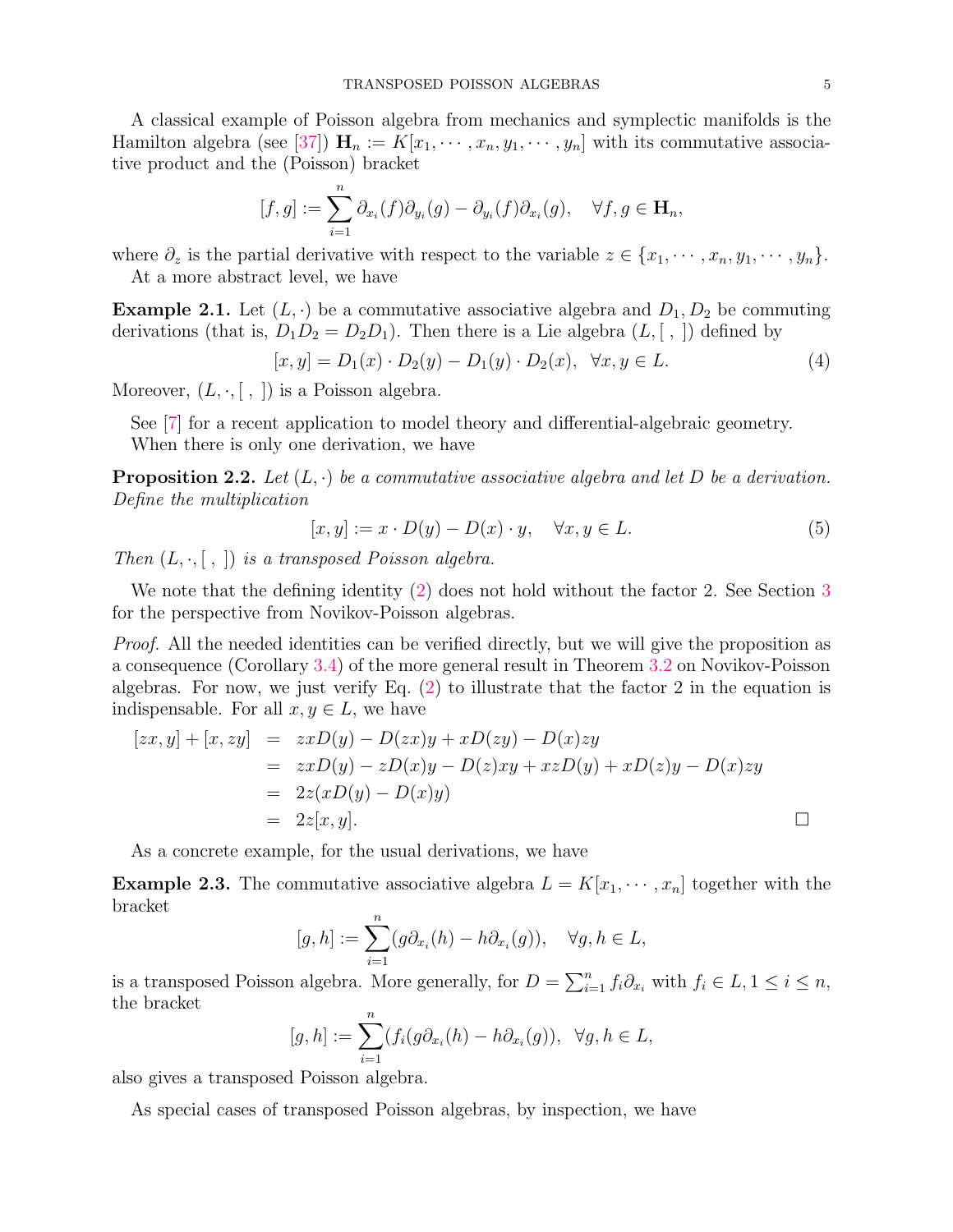**Proposition 2.4.** For a linear space L with a commutative associative multiplication  $\cdot$  and a Lie bracket  $| \, , \, | \, .$ 

- (a) If either  $\cdot$  or  $[ , ]$  is zero, then  $(L, \cdot, [ , ])$  is a transposed Poisson algebra, as well as a Poisson algebra.
- (b) More generally, if

$$
x \cdot [y, z] = [x \cdot y, z] = 0, \quad \forall x, y, z \in L,
$$

then  $(L, \cdot, [\; , \;])$  is a transposed Poisson algebra, as well as a Poison algebra.

As we will see in Proposition 2.11, the converse of Proposition 2.4.(b) holds.

We next classify the transposed Poisson algebra structures on two-dimensional complex Lie algebras.

Let L be a complex vector space with a basis  $\{e_1, e_2\}$ . If  $(L, \lceil, \rceil)$  is an abelian Lie algebra, then by Proposition 2.4.(a), for any 2-dimensional commutative associative algebra  $(L, \cdot)$ ,  $(L, \cdot, |, |)$  is a transposed Poisson algebra. Hence any 2-dimensional complex transposed Poisson algebra in which the Lie algebra is abelian is isomorphic to one of the following transposed Poisson algebras (we only give non-zero product):

(a) 
$$
(L, \cdot): e_i e_j = 0, i, j = 1, 2;
$$
  $(L, [,]) : [e_1, e_2] = 0;$   
\n(b)  $(L, \cdot): e_1 e_1 = e_1, e_2 e_2 = e_2,$   $(L, [,]) : [e_1, e_2] = 0;$   
\n(c)  $(L, \cdot): e_1 e_1 = e_1, e_1 e_2 = e_2 e_1 = e_2,$   $(L, [,]) : [e_1, e_2] = 0;$   
\n(d)  $(L, \cdot): e_1 e_1 = e_1,$   $(L, [,]) : [e_1, e_2] = 0;$   
\n(e)  $(L, \cdot): e_1 e_1 = e_2,$   $(L, [,]) : [e_1, e_2] = 0.$ 

These transposed Poisson algebras are mutually non-isomorphic.

On the other hand, it is well-known that any 2-dimensional non-abelian complex Lie algebra is isomorphic to the one whose product is given by

 $[e_1, e_2] = e_2.$ 

By a straightforward computation, we find that a commutative (not necessarily associative) algebra  $(L, \cdot)$  satisfying Eq. (2) if and only if its product is given by

$$
e_1e_1 = ae_1 + be_2, e_1e_2 = e_2e_1 = ce_1 + ae_2, e_2e_2 = ce_2,
$$

for some  $a, b, c \in \mathbb{C}$ . Moreover,  $(L, \cdot)$  is associative if and only if  $ac = 0$ . Therefore, any 2-dimensional complex transposed Poisson algebra in which the Lie algebra is non-abelian is isomorphic to one of the following transposed Poisson algebras (we only give the non-zero product):

(a) 
$$
(L, \cdot): e_i e_j = 0, i, j = 1, 2;
$$
  $(L, [,]) : [e_1, e_2] = e_2;$   
\n(b)  $(L, \cdot): e_1 e_1 = e_2$ ,  $(L, [,]) : [e_1, e_2] = e_2;$   
\n(c)  $(L, \cdot): e_1 e_2 = e_2 e_1 = e_1, e_2 e_2 = e_2$ ,  $(L, [,]) : [e_1, e_2] = e_2;$   
\n(d)  $(L, \cdot): e_1 e_1 = \lambda e_1, e_1 e_2 = e_2 e_1 = \lambda e_2, \lambda \neq 0$ ,  $(L, [,]) : [e_1, e_2] = e_2$ .

All parameters appearing above are in C. Furthermore, these transposed Poisson algebras are mutually non-isomorphic.

2.2. Identities in transposed Poisson algebras. There is a rich family of identities for transposed Poisson algebras which will be used later in the paper, but are also interesting in their own right.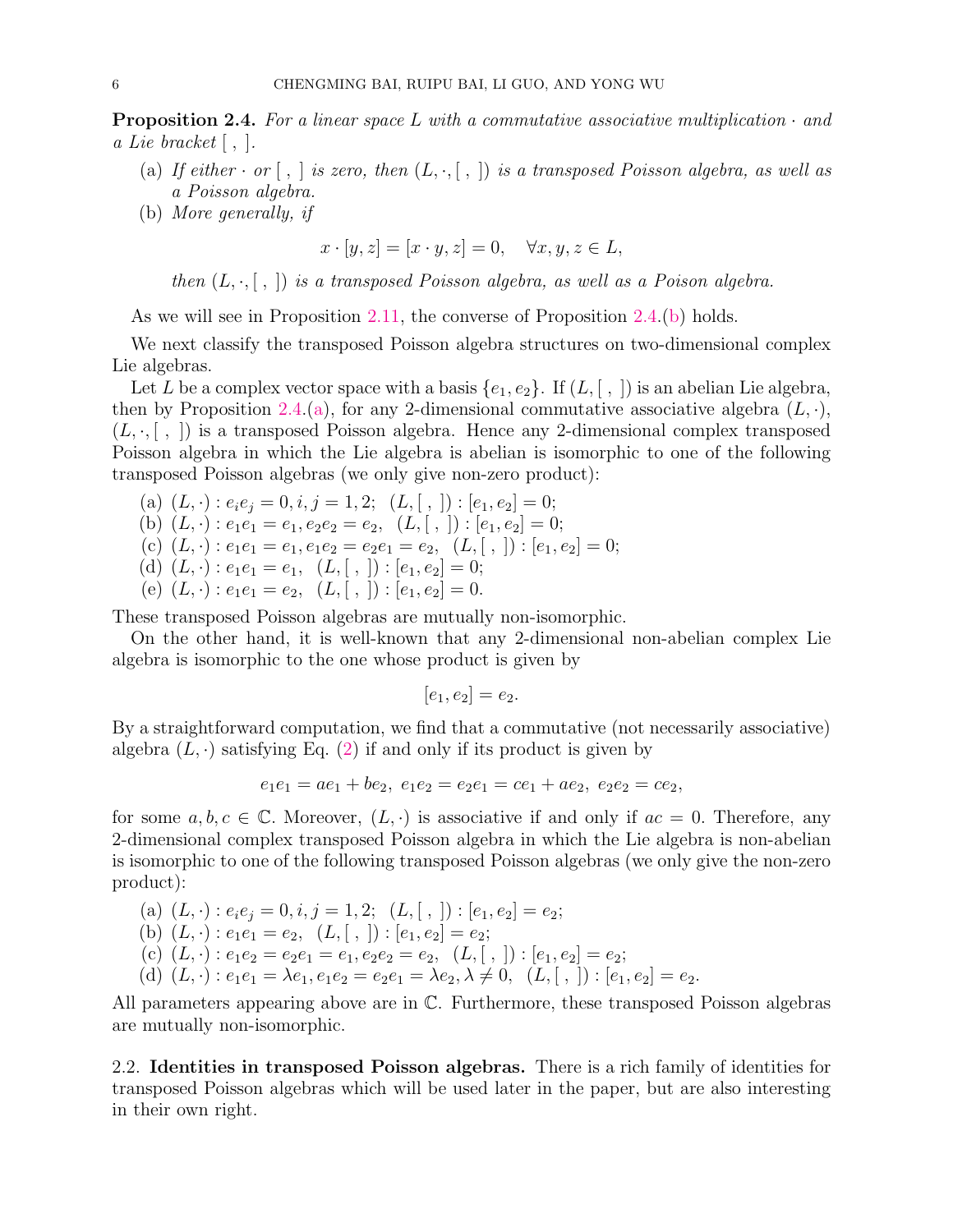**Theorem 2.5.** Let  $(L, \cdot, [\ , \ ])$  be a transposed Poisson algebra. Then the following identities hold.

$$
x[y, z] + y[z, x] + z[x, y] = 0,
$$
\n(6)

$$
[h[x, y], z] + [h[y, z], x] + [h[z, x], y] = 0,
$$
\n(7)

$$
[hx, [y, z]] + [hy, [z, x]] + [hz, [x, y]] = 0,
$$
\n(8)

$$
[h, x][y, z] + [h, y][z, x] + [h, z][x, y] = 0,
$$
\n(9)

$$
[xu, yv] + [xv, yu] = 2uv[x, y],\tag{10}
$$

$$
x[u, yv] + v[xy, u] + yu[v, x] = 0,
$$
\n(11)

for all  $x, y, z, h, u, v \in L$ .

*Proof.* Let  $x, y, z, h, u, v \in L$ . By Eq. (2), we have

$$
[xz, y] + [x, yz] = 2z[x, y],
$$
  
\n
$$
[yx, z] + [y, zx] = 2x[y, z],
$$
  
\n
$$
[zy, x] + [z, xy] = 2y[z, x].
$$

Taking the sum of the three identities above gives Eq. (6).

The proof of Eq. (7) takes more efforts. First by Eq. (2), we have

$$
[[x, y]h, z] + [[x, y], zh] = 2h[[x, y], z],[[y, z]h, x] + [[y, z], xh] = 2h[[y, z], x],[[z, x]h, y] + [[z, x], yh] = 2h[[z, x], y].
$$

Taking the sum of the three identities above and applying the Jacobi identity, we obtain

 $[[x, y]h, z] + [[y, z]h, x] + [[z, x]h, y]) +([[x, y], zh] + [[y, z], xh] + [[z, x], yh]) = 0.$  (12) Next applying the Jacobi identity to  $[[x, y], zh]$  gives

 $[[x, y], zh] + [[y, zh], x] + [[zh, x], y] = 0$ 

and applying Eq. (2) to  $[[y, zh], x]$  gives

$$
[[y, zh], x] = 2[h[y, z], x] - [[yh, z], x].
$$

Thus we obtain

$$
[[x, y], zh] + 2[h[y, z], x] - [[yh, z], x] + [[zh, x], y] = 0.
$$

Similarly, we have

$$
[[y, z], xh] + 2[h[z, x], y] - [[zh, x], y] + [[xh, y], z] = 0,[[z, x], yh] + 2[h[x, y], z] - [[xh, y], z] + [[yh, z], x] = 0.
$$

Taking the sum of the three identities above yields

$$
[[x, y], zh] + [[y, z], xh] + [[z, x], yh]) + 2([h[x, y], z] + [h[y, z], x] + [h[z, x], y]) = 0.
$$
 (13)

Then Eq. (7) follows from taking the difference between Eq. (13) and Eq. (12).

Furthermore, Eq. (8) follows by substituting Eq. (7) into Eq. (12).

By Eq.  $(2)$ , we have

$$
[h[x, y], z] + [h, z[x, y]] = 2[x, y][h, z],
$$
  
\n
$$
[h[y, z], x] + [h, x[y, z]] = 2[y, z][h, x],
$$
  
\n
$$
[h[z, x], y] + [h, y[z, x]] = 2[z, x][h, y].
$$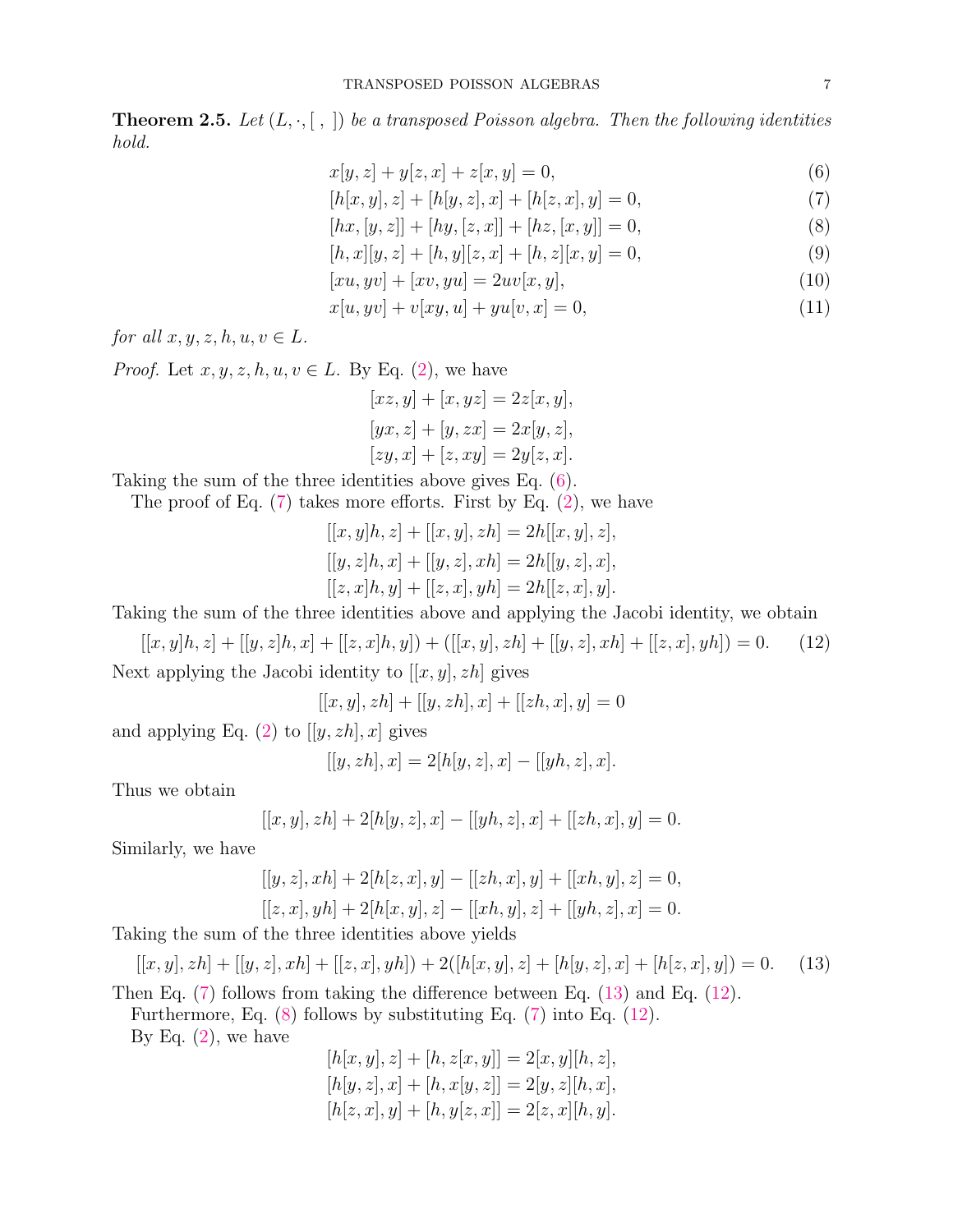Taking the sum of the above three identities and applying Eq. (7), we obtain Eq. (9).

By Eq.  $(2)$ , we get

$$
[xu, yv] + [x, yvu] = 2u[x, yv],
$$
  

$$
[xv, yu] + [xvu, y] = 2u[xv, y].
$$

Taking the sum of the above two identities gives

$$
([xu, yv] + [xv, yu]) + ([x, yvu] + [xvu, y]) = 2u([x, yv] + [xv, y]).
$$

Since

$$
[x, yvu] + [xvu, y] = 2vu[x, y],
$$
  

$$
2u([x, yv] + [xv, y]) = 4uv[x, y],
$$

Eq.  $(10)$  follows.

Finally by Eqs.  $(2)$  and  $(10)$ , we have Eq.  $(11)$ :

$$
2x[u,yv]+2v[xy,u]+2yu[v,x]=[xu,yv]+[u,xyv]+[xyv,u]+[xy,uv]+2uv[x,y]=0.\quad \Box
$$

2.3. Related structures and tensor products. The following result shows that transposed Poisson algebra structures on a space is closed under the commutative associative product.

**Proposition 2.6.** Let  $(L, \cdot, [\; , \;])$  be a transposed Poisson algebra. For any  $h \in L$ , define a new bilinear operation  $[ , ]_h$  on  $L$  by

$$
[x, y]_h = h[x, y], \quad \forall x, y \in L. \tag{14}
$$

Then  $(L, \cdot, [ , , ]_h)$  is a transposed Poisson algebra.

*Proof.* It is obvious that the operation  $\langle , \rangle_h$  is skew-symmetric. By Eq. (7), we have

$$
[[x,y]_h,z]_h+[[y,z]_h,x]_h+[[z,x]_h,y]_h=h([h[x,y],z]+[h[y,z],x]+[h[z,x],y])=0,
$$

for all  $x, y, z \in L$ . Then  $(L, [ , ]_h)$  is a Lie algebra. By Eq. (2), we have

$$
[xz, y]_h + [x, yz]_h = h[xz, y] + h[x, yz] = 2hz[x, y] = 2z[x, y]_h,
$$

for all  $x, y, z \in L$ . Hence  $(L, , [ , ]_h)$  is a transposed Poisson algebra.

An important property of Poisson algebras is that they are closed under taking tensor products (see [47].)

**Proposition 2.7.** Let  $(L_1, \cdot_1, [ , ]_1)$  and  $(L_2, \cdot_2, [ , ]_2)$  be two Poisson algebras. Define two operations  $\cdot$  and  $[ , ]$  on  $L_1 \otimes L_2$  by

$$
(x_1 \otimes x_2) \cdot (y_1 \otimes y_2) = x_1 \cdot_1 y_1 \otimes x_2 \cdot_2 y_2, \tag{15}
$$

$$
[x_1 \otimes x_2, y_1 \otimes y_2] = [x_1, y_1]_1 \otimes x_2 \cdot_2 y_2 + x_1 \cdot_1 y_1 \otimes [x_2, y_2]_2, \tag{16}
$$

for all  $x_1, y_1 \in L_1, x_2, y_2 \in L_2$ . Then  $(L_1 \otimes L_2, \cdot, [ , ])$  is a Poisson algebra.

This property is also shared by transposed Poisson algebras.

**Theorem 2.8.** Let  $(L_1, \cdot_1, [ , ]_1)$  and  $(L_2, \cdot_2, [ , ]_2)$  be two transposed Poisson algebras. Define two operations  $\cdot$  and  $[ , ]$  on  $L_1 \otimes L_2$  by Eqs. (15) and (16) respectively. Then  $(L_1 \otimes L_2, \cdot, [\ , \ ])$  is a transposed Poisson algebra.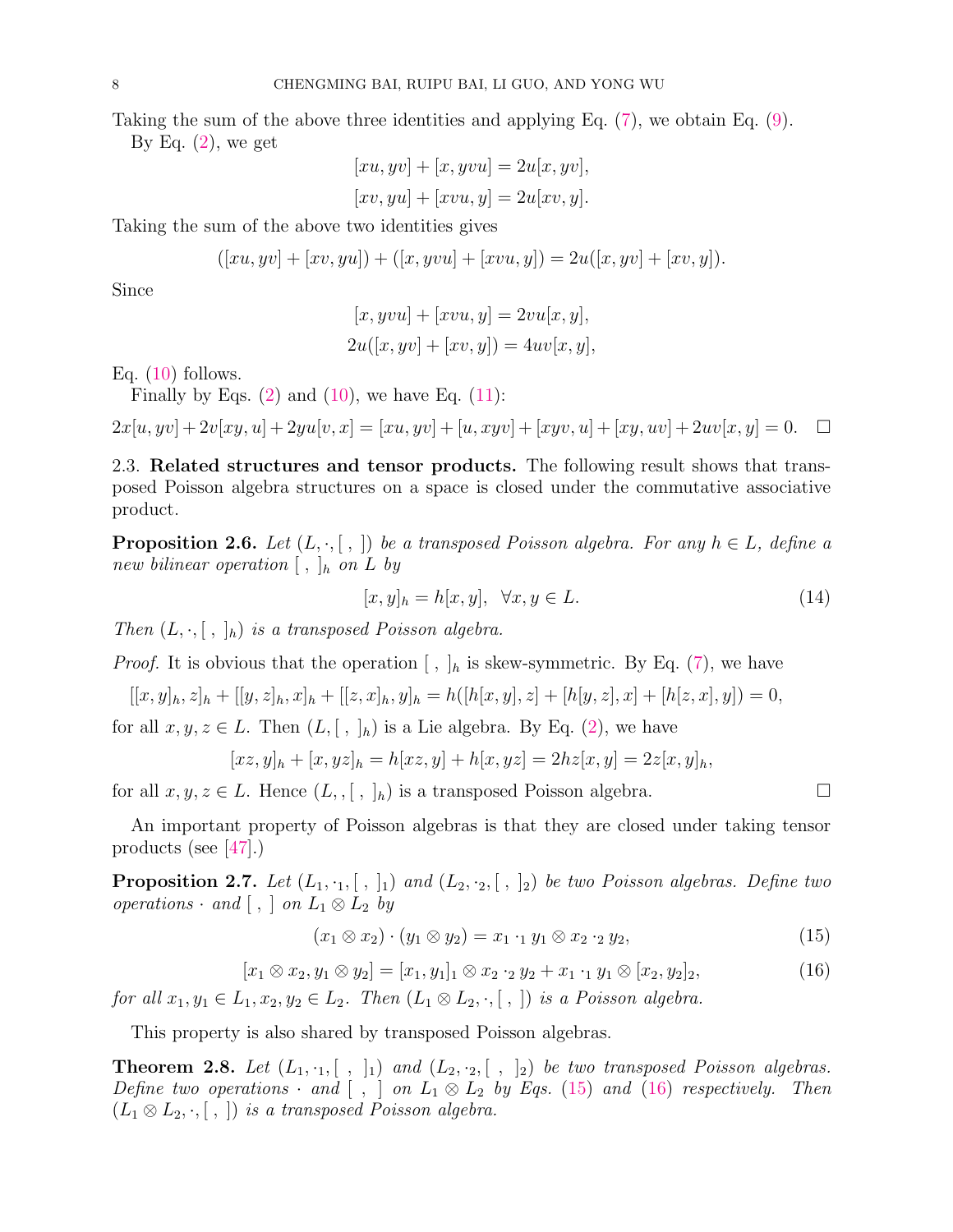*Proof.* For brevity, the subscripts 1 and 2 in the operations  $\cdot$  and  $\left[ \right]$ , will suppressed, since their meaning should be clear from the context.

It is obvious that  $(L_1 \otimes L_2, \cdot)$  is a commutative associative algebra. Let  $x_1, y_1, z_1 \in$  $L_1, x_2, y_2, z_2 \in L_2$ . Then we have

$$
[[x_1 \otimes x_2, y_1 \otimes y_2], z_1 \otimes z_2] + [[y_1 \otimes y_2, z_1 \otimes z_2], x_1 \otimes x_2] + [[z_1 \otimes z_2, x_1 \otimes x_2], y_1 \otimes y_2]
$$
  
=  $(A1) + (A2) + (A3) + (A4),$ 

where

$$
(A1) = [[x_1, y_1], z_1] \otimes x_2y_2z_2 + [[y_1, z_1], x_1] \otimes y_2z_2x_2 + [[z_1, x_1], y_1] \otimes z_2x_2y_2, (A2) = x_1y_1z_1 \otimes [[x_2, y_2], z_2] + y_1z_1x_1 \otimes [[y_2, z_2], x_2] + z_1x_1y_1 \otimes [[z_2, x_2], y_2], (A3) = [x_1, y_1]z_1 \otimes [x_2y_2, z_2] + [y_1, z_1]x_1 \otimes [y_2z_2, x_2] + [z_1, x_1]y_1 \otimes [z_2x_2, y_2], (A4) = [x_1y_1, z_1] \otimes [x_2, y_2]z_2 + [y_1z_1, x_1] \otimes [y_2, z_2]x_2 + [z_1x_1, y_1] \otimes [z_2, x_2]y_2.
$$

Since  $(L_1, \cdot), (L_2, \cdot)$  are commutative associative algebras and  $(L_1, [\cdot, \cdot]), (L_2, [\cdot, \cdot])$  are Lie algebras,  $(A1)$  and  $(A2)$  are zero. By Eq.  $(6)$ , we have

$$
([y_1, z_1]x_1) \otimes [y_2z_2, x_2] = ([z_1, x_1]y_1 + [x_1, y_1]z_1) \otimes [x_2, y_2z_2],
$$
  

$$
[y_1z_1, x_1] \otimes [y_2, z_2]x_2 = [x_1, y_1z_1] \otimes ([z_2, x_2]y_2 + [x_2, y_2]z_2).
$$

Substituting the above equations into (A3) and (A4) respectively, we have

$$
(A3) = ([x1, y1]z1) \otimes ([x2y2, z2] + [x2, y2z2]) + ([z1, x1]y1) \otimes ([z2x2, y2] + [x2, y2z2]),
$$

 $(A4) = ([x_1y_1, z_1] + [x_1, y_1z_1]) \otimes ([x_2, y_2]z_2) + ([z_1x_1, y_1] + [x_1, y_1z_1]) \otimes ([z_2, x_2]y_2).$ 

By Eq.  $(2)$ , we have

$$
(A3) = 2([x1, y1]z1) \otimes (y2[x2, z2]) + 2([z1, x1]y1) \otimes (z2[x2, y2]),(A4) = 2(y1[x1, z1]) \otimes ([x2, y2]z2) + 2(z1[x1, y1]) \otimes ([z2, x2]y2).
$$

Hence  $(A3) + (A4) = 0$  and therefore  $(L_1 \otimes L_2, [ , ])$  is a Lie algebra.

Furthermore, we have

$$
[(x_1 \otimes x_2)(z_1 \otimes z_2), y_1 \otimes y_2] + [x_1 \otimes x_2, (y_1 \otimes y_2)(z_1 \otimes z_2)]
$$
  
= 
$$
[x_1z_1, y_1] \otimes (x_2z_2y_2) + (x_1z_1y_1) \otimes [x_2z_2, y_2] + [x_1, y_1z_1] \otimes (x_2y_2z_2)
$$
  
+
$$
(x_1y_1z_1) \otimes [x_2, y_2z_2]
$$
  
= 
$$
([x_1z_1, y_1] + [x_1, y_1z_1]) \otimes (x_2y_2z_2) + (x_1y_1z_1) \otimes ([x_2z_2, y_2] + [x_2, y_2z_2])
$$
  
= 
$$
2(z_1[x_1, y_1]) \otimes (x_2y_2z_2) + 2(x_1y_1z_1) \otimes (y_2[x_2, z_2])
$$
  
= 
$$
2(z_1 \otimes z_2)[x_1 \otimes x_2, y_1 \otimes y_2].
$$

Therefore the conclusion holds.

We end this section by displaying a close relationship between transposed Poisson algebras and Hom-Lie algebras.

Recall that a **Hom-Lie algebra** [26] is a triple  $(\mathfrak{g}, [ , ], \varphi)$  consisting of a linear space  $\mathfrak{g},$ a skew-symmetric bilinear operation  $[ , ] : \wedge^2 \mathfrak{g} \to \mathfrak{g}$  and a linear map  $\varphi \colon \mathfrak{g} \to \mathfrak{g}$  satisfying

$$
[\varphi(x), [y, z]] + [\varphi(y), [z, x]] + [\varphi(z), [x, y]] = 0, \ \forall x, y, z \in \mathfrak{g}.
$$
 (17)

If in addition,  $\varphi$  is an algebra homomorphism, then the Hom-Lie algebra  $(\mathfrak{g}, [ , ], \varphi)$  is called multiplicative.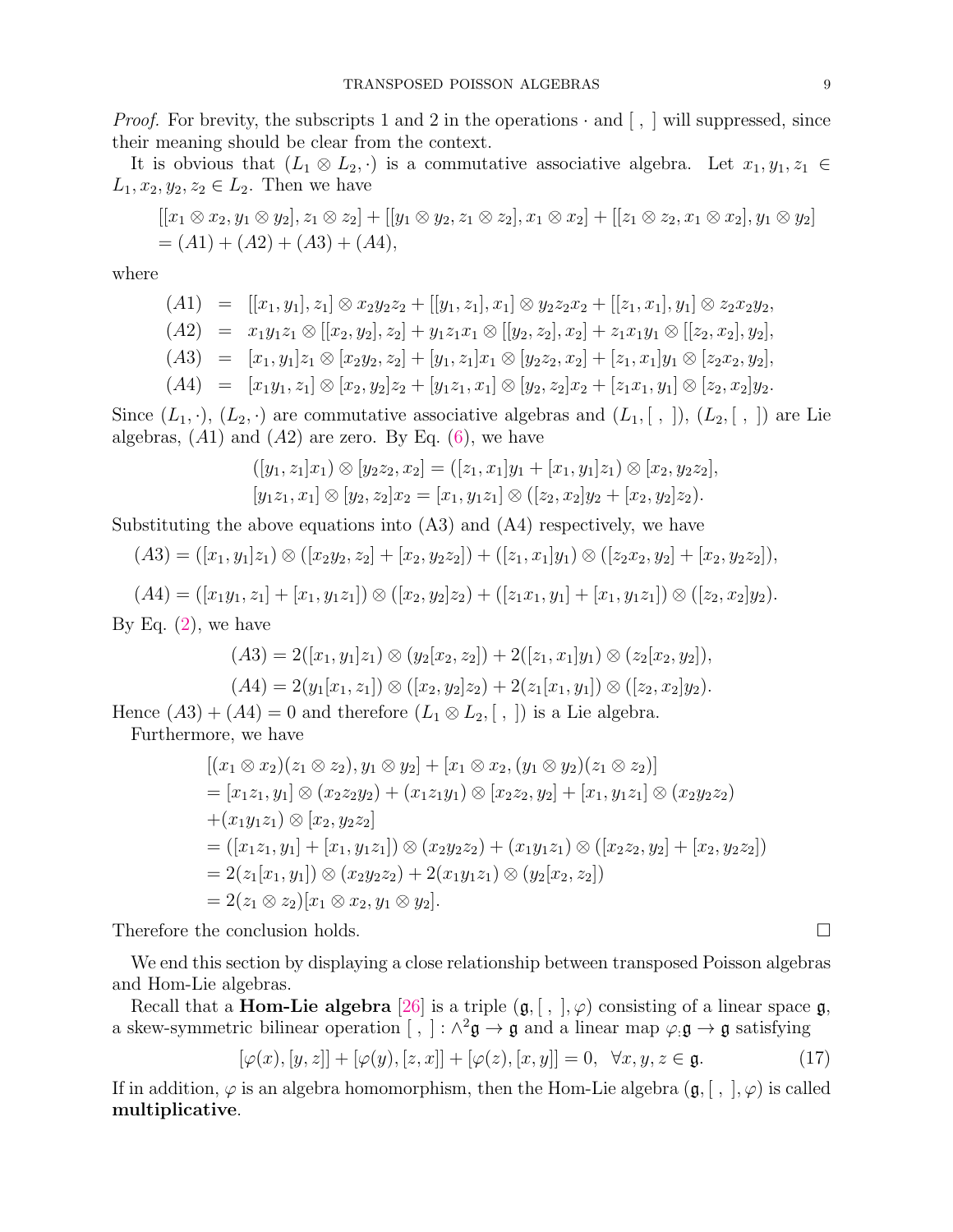**Proposition 2.9.** Let  $(L, \cdot, [\ , \ ])$  be a transposed Poisson algebra. For any  $h \in L$ , define a linear map  $\varphi_h: L \to L$  by

$$
\varphi_h(x) = hx, \quad \forall x \in L. \tag{18}
$$

Then  $(L, [ , ], \varphi_h)$  is a Hom-Lie algebra. Moreover,  $\varphi_h$  satisfies

$$
\varphi_h^2([x, y]) = [\varphi_h(x), \varphi_h(y)], \quad \forall x, y \in L. \tag{19}
$$

Hence if  $\varphi_h^2 = \varphi_h$ , that is, hhx = hx for all  $x \in L$ , then  $(L, [ , ], \varphi_h)$  is a multiplicative Hom-Lie algebra.

*Proof.* Let  $x, y, z \in L$ . Then by Eq. (8), we have

$$
[\varphi_h(x), [y, z]] + [\varphi_h(y), [z, x]] + [\varphi_h(z), [x, y]] = 0.
$$

Hence  $(L, [ , ], \varphi_h)$  is a Hom-Lie algebra. By Eq. (10), we have

$$
[xh, yh] + [xh, yh] = 2hh[x, y].
$$

Hence Eq. (19) holds. Thus the conclusion follows.  $\Box$ 

### 2.4. Operadic and categorial properties of transposed Poisson algebras.

2.4.1. Operadic dual of transposed Poisson algebra. It is well known that the operad of Poisson algebras is self dual [33]. It is interesting to see that the same is true for the operad of transposed Poisson algebras.

**Proposition 2.10.** The operad of transposed Poisson algebras, denoted by **TPois**, is self dual.

Proof. The operad **TPois** is binary quadratic, with its two-dimensional operation space  $V = V(2)$  spanned by the binary operations  $\mu$  for the commutative associative operation and  $\nu$  for the Lie bracket. So  $\mu$  satisfies the commutative associative law and  $\nu$  is skewsymmetric and satisfies the Jacobi identity. Further, the operations  $\mu$  and  $\nu$  satisfy the compatibility relation (or distributive law)

$$
2\mu(x,\nu(y,z)) = \nu(\mu(x,y),z) + \nu(y,\mu(x,z)),
$$
\n(20)

which is rewritten in the standard form as in [33, §7.6.2]

$$
2\mu(\nu(y,z),x) - \nu(\mu(x,y),z) - \nu(\mu(z,x),y),
$$
\n(21)

that is,

$$
2\mu \circ_{\text{II}} \nu - \nu \circ_{\text{I}} \mu + \nu \circ_{\text{III}} \mu.
$$

Taking into account of the action of the symmetric group  $S_3$ , the relation space of the binary quadratic operad **TPois** is of dimensional three, spanned by the basis elements

$$
2\mu \circ_{\Pi} \nu - \nu \circ_{\Pi} \mu + \nu \circ_{\Pi} \mu, \quad 2\mu \circ_{\Pi} \nu - \nu \circ_{\Pi} \mu + \nu \circ_{\Pi} \mu, \quad 2\mu \circ_{\Pi} \nu - \nu \circ_{\Pi} \mu + \nu \circ_{\Pi} \mu.
$$

For the dual space  $V = K\{\mu, \nu\}$ , by the duality between the commutative associative operad and the Lie operad,  $\check{\mu}$  is a Lie bracket and  $\check{\nu}$  is commutative associative. So the corresponding compatibility relations have its basis

$$
2\check{\nu}\circ_{\text{II}}\check{\mu}-\check{\mu}\circ_{\text{I}}\check{\nu}+\check{\mu}\circ_{\text{III}}\check{\nu},\quad 2\check{\nu}\circ_{\text{III}}\check{\mu}-\check{\mu}\circ_{\text{II}}\check{\nu}+\check{\mu}\circ_{\text{I}}\check{\nu},\quad 2\check{\nu}\circ_{\text{I}}\check{\mu}-\check{\mu}\circ_{\text{III}}\check{\nu}+\check{\mu}\circ_{\text{II}}\check{\nu}.
$$

By direct inspection, we see that the two sets of relations annihilate each other under the operad pairing given by

$$
\langle \check{\mu}, \mu \rangle = \langle \check{\nu}, \nu \rangle = 1, \langle \check{\mu}, \nu \rangle = \langle \check{\nu}, \mu \rangle = 0.
$$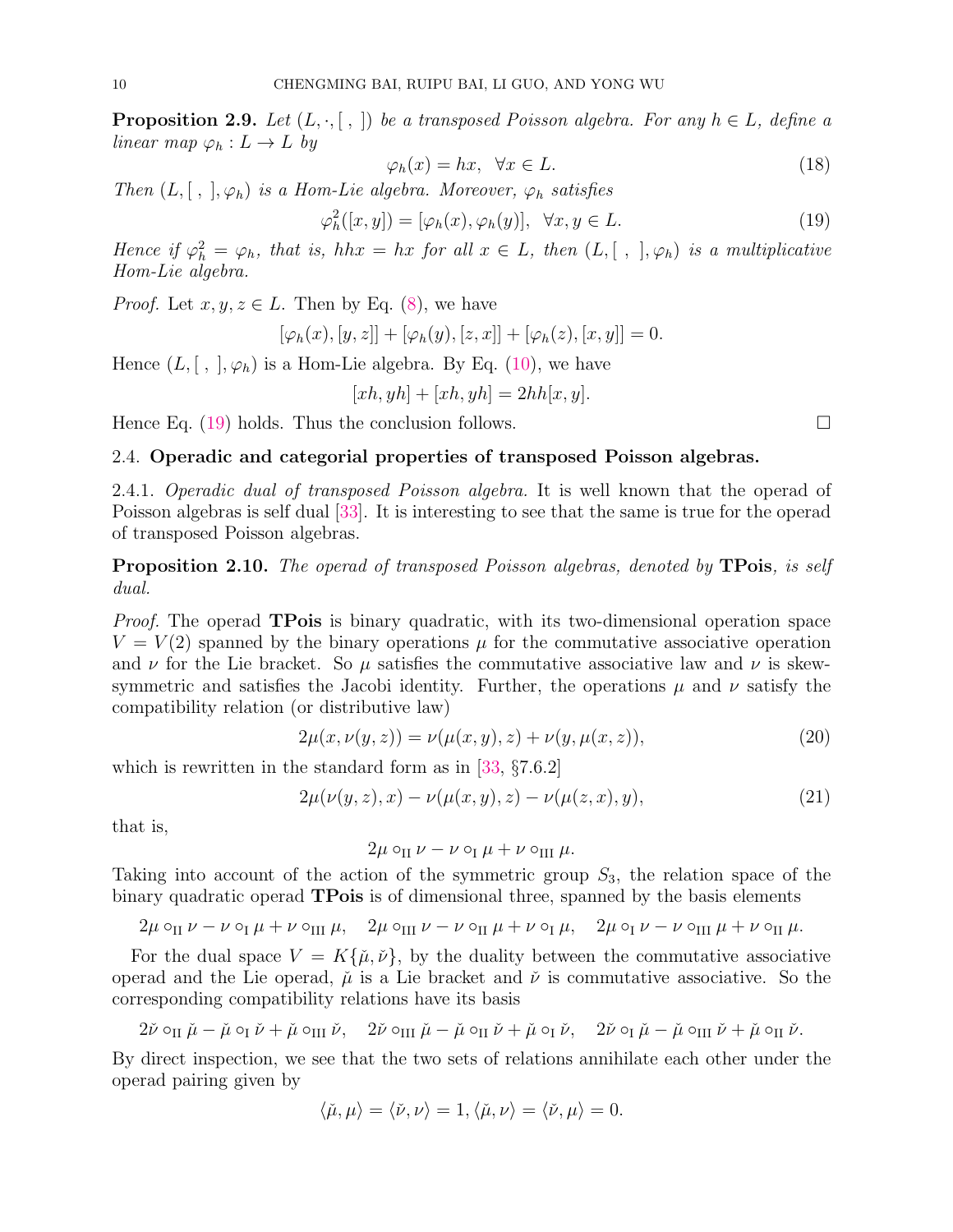Since both sets span a subspace of dimension three out of a space of dimension six, they are the exact annihilators of each other. Since the commutative associative operad is already dual to the Lie operad, this proves that the Koszul dual of **TPois** is itself.

2.4.2. Independence of Poisson algebra and transposed Poisson algebra. We show that the compatibility relations of the Poisson algebra and those of the transposed Poisson algebra are independent in the following sense.

**Proposition 2.11.** Let  $(L, \cdot)$  be a commutative associative algebra and  $(L, [\ , \ ])$  be a Lie algebra. Then  $(L, \cdot, [\; , \;])$  is both a Poisson algebra and a transposed Poisson algebra if and only if

$$
x[y, z] = [xy, z] = 0, \ \forall x, y, z \in L.
$$
 (22)

Proof. The "if" part has been given in Proposition 2.4.(b). For the "only if" part, let  $x, y, z \in L$ . By Eq. (1), we have

$$
[zx,y]=-x[y,z]-z[y,x],\ \ [x,zy]=y[x,z]+z[x,y].
$$

Then by Eq. (2), we have

$$
0 = [zx, y] + [x, zy] - 2z[x, y] = [x, z]y - [y, z]x.
$$

By Eq.  $(6)$ , we have

 $[x, y]z = [x, z]y - [y, z]x = 0.$ 

By Eq. (1) again, we have  $[xy, z] = 0$ .

Remark 2.12. The above conclusion means that, with the relations of the commutative associative product and the Lie bracket, the intersection of the compatibility conditions of the Poisson algebra and of the transposed Poisson algebra is trivial. That is, the structures of transposed Poisson algebras and Poisson algebras are completely inconsistent. To put it in another context, the operad of transposed Poisson algebras together with Poisson algebras is the direct sum [33] of the operad of the commutative associative algebra and that of the Lie algebra.

# 3. From Novikov-Poisson algebras and pre-Lie Poisson algebras to transposed Poisson algebras

We now show that, for several Poisson related algebraic structures, taking the commutator gives rise to transposed Poisson algebras.

**Definition 3.1.** [47] A **Novikov-Poisson algebra** is a triple  $(L, \cdot, \circ)$ , where L is a vector space and , $\circ$  are two bilinear operations on L satisfying the following conditions:

- (1)  $(L, \cdot)$  is a commutative associative algebra.
- (2)  $(L, \circ)$  is a Novikov algebra, that is, for all  $x, y, z \in L$ ,

$$
(x \circ y) \circ z - (y \circ x) \circ z = x \circ (y \circ z) - y \circ (x \circ z), \tag{23}
$$

$$
(x \circ y) \circ z = (x \circ z) \circ y. \tag{24}
$$

(3) The following equations hold for all  $x, y, z \in L$ .

$$
(xy) \circ z = x(y \circ z), \tag{25}
$$

$$
(x \circ y)z - (y \circ x)z = x \circ (yz) - y \circ (xz). \tag{26}
$$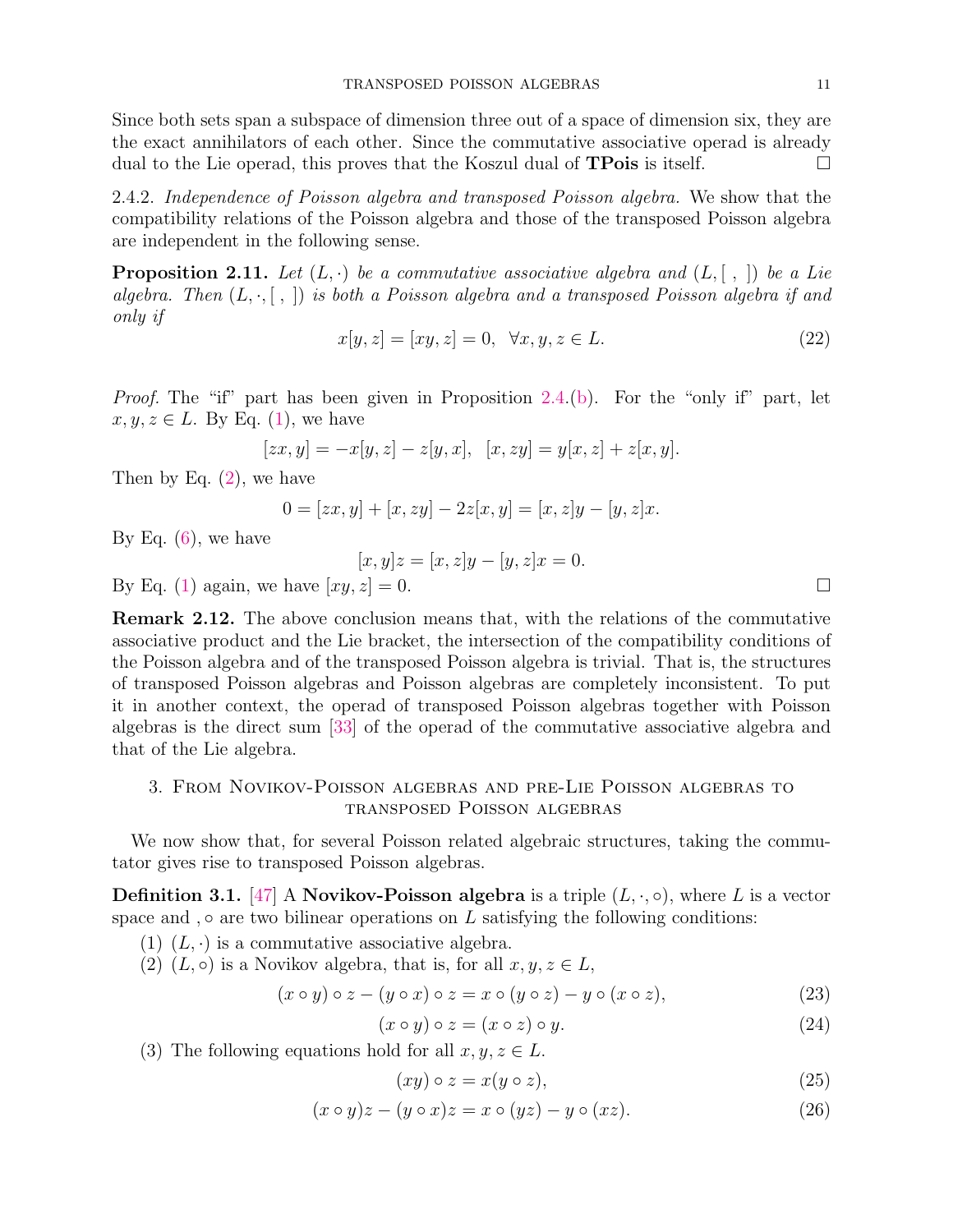Taking the commutator in a Novikov-Poisson algebra, we obtain

# **Theorem 3.2.** Let  $(L, \cdot, \circ)$  be a Novikov-Poisson algebra. Define

$$
[x, y] = x \circ y - y \circ x, \quad \forall x, y \in L. \tag{27}
$$

Then  $(L, \cdot, [ , ])$  is a transposed Poisson algebra.

*Proof.* It is known that  $(L, [ , ])$  is a Lie algebra (cf. [10], in fact, it is due to Eq. (23) only). By Eqs. (25) and (26), for all  $x, y, z \in L$ , we have

$$
[xz, y] + [x, yz] - 2z[x, y]
$$
  
=  $(xz) \circ y - y \circ (xz) + x \circ (yz) - (yz) \circ x - 2z(x \circ y - y \circ x)$   
=  $((xz) \circ y - z(x \circ y) + z(y \circ x) - (yz) \circ x)$   
 $-((x \circ y)z - (y \circ x)z - x \circ (yz) + y \circ (xz))$   
= 0.

Hence the conclusion holds.

We quote the following classical results before giving applications.

**Lemma 3.3.** Let  $(L, \cdot)$  be a commutative associative algebra and D be a derivation. Define a bilinear operation  $\circ$  on L by

$$
x \circ y = xD(y), \quad \forall x, y \in L. \tag{28}
$$

Then

- (a) (S. Gelfand, [21])  $(L, \circ)$  is a Novikov algebra.
- (b) [47]  $(L, \cdot, \circ)$  is a Novikov-Poisson algebra.

Combining Theorem 3.2 and Lemma 3.3 leads to the following consequence, which can be regarded as the basic examples of transposed Poisson algebras in analog to the construction of Poisson algebras from commutative associative algebras with commuting derivations.

**Corollary 3.4.** (=Proposition 2.2) Let  $(L, \cdot)$  be a commutative associative algebra and D be a derivation. Then  $(L, \cdot, [\; , \;])$  is a transposed Poisson algebra, where

$$
[x, y] = xD(y) - yD(x), \quad \forall x, y \in L. \tag{29}
$$

For examples in low dimensions, we have

Example 3.5. The complex commutative associative algebras in dimensions in 2 and 3 and their derivations were given in [4]. Hence the induced transposed Poisson algebras by Corollary 3.4 can be obtained explicitly. We give the 2-dimensional cases. Let  $L$  be a 2-dimensional vector space with a basis  $\{e_1, e_2\}$ . In the following, we give the nonzero multiplication of the commutative associative algebra  $(L, \cdot)$ , the set  $Der_a(L)$  of all derivations of  $(L, \cdot)$  and the induced Lie algebra  $(L, [\, , \,])$  such that  $(L, \cdot, [\, , \,])$  is a transposed Poisson algebra.

(1) 
$$
(L, \cdot): e_i e_j = 0, i, j = 1, 2;
$$
 Der<sub>a</sub> $(L) = \text{End}(L);$   $(L, [,]) : [e_1, e_2] = 0.$   
(2)  $(L, \cdot): e_1 e_1 = e_1, e_2 e_2 = e_2;$  Der<sub>a</sub> $(L) = 0;$   $(L, [,]) : [e_1, e_2] = 0.$ 

(3) 
$$
(L, \cdot): e_1e_1 = e_1
$$
;  $Der_a(L) = \begin{pmatrix} 0 & 0 \\ 0 & a \end{pmatrix}$ ;  $(L, [,]) : [e_1, e_2] = 0$ .

(4) 
$$
(L, \cdot): e_1e_1 = e_1, e_2e_1 = e_1e_2 = e_2;
$$
 Der<sub>a</sub> $(L) = \begin{pmatrix} 0 & 0 \\ 0 & a \end{pmatrix}; (L, [,]) : [e_1, e_2] = ae_2.$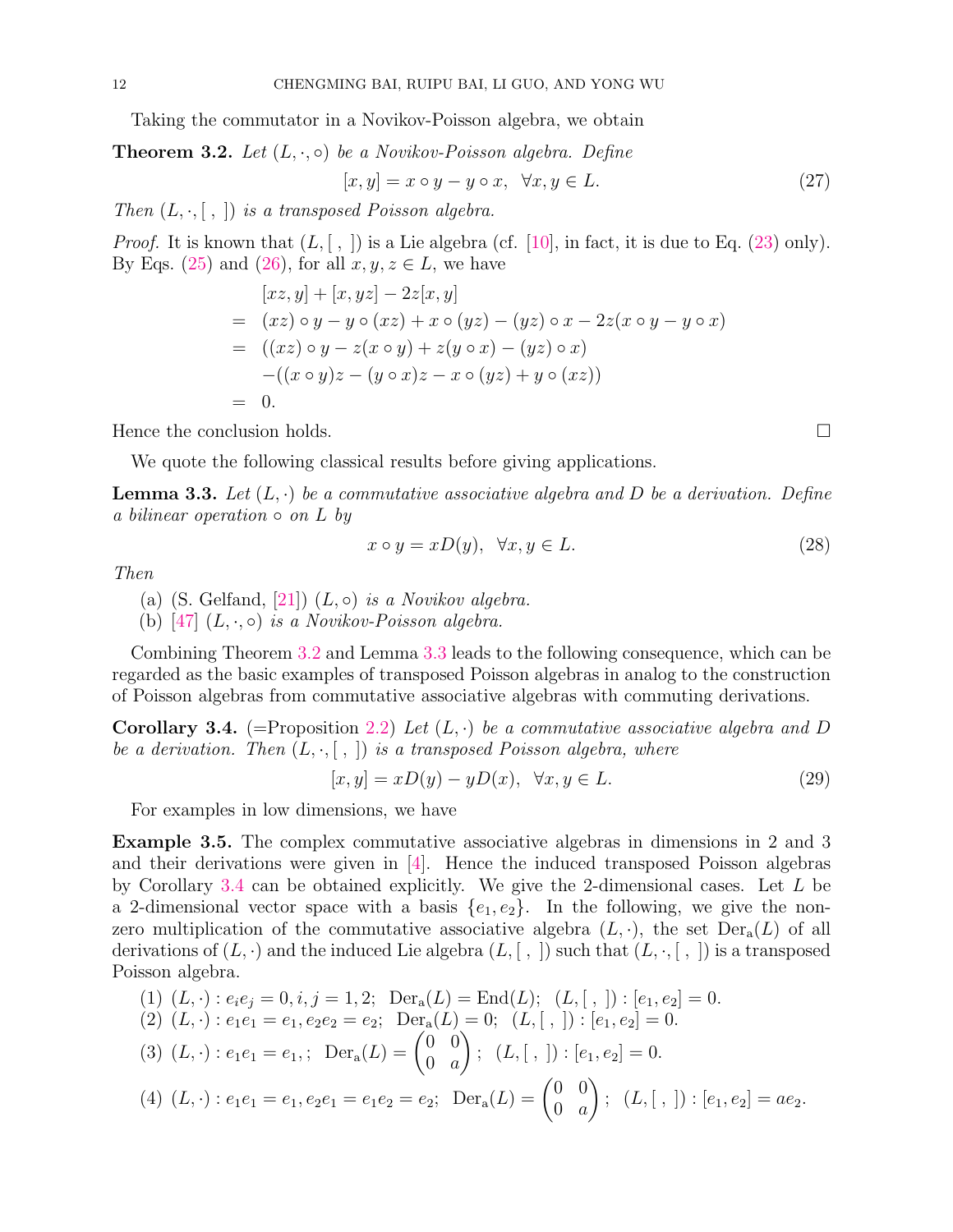(5) 
$$
(L, \cdot): e_1e_1 = e_2
$$
;  $Der_a(L) = \begin{pmatrix} a & 0 \\ b & 2a \end{pmatrix}$ ;  $(L, [,]) : [e_1, e_2] = be_2$ .

All the parameters are in the complex number field C.

The following combination of the pre-Lie algebra and commutative associative algebra arose from the study of Hopf algebras of rooted trees in quantum field theory and control theory, as well as of  $F$ -manifolds [19, 34, 15].

Definition 3.6. [34] A pre-Lie commutative algebra (or PreLie-Com algebra) is a triple  $(L, \cdot, \circ)$ , where  $(L, \cdot)$  is a commutative associative algebra and  $(L, \circ)$  is a pre-Lie algebra satisfying

$$
x \circ (yz) - (x \circ y)z - y(x \circ z) = 0, \quad \forall x, y, z \in L.
$$
 (30)

Note that Eq. (30) means that the left multiplication operators of the pre-Lie algebra  $(L, \circ)$  are derivations of the commutative associative algebra  $(L, \cdot)$ .

**Example 3.7.** Let  $(L, \cdot)$  be a commutative associative algebra and D be a derivation. It is straightforward to show that  $(L, \cdot, \circ)$  is a PreLie-Com algebra, where  $(L, \circ)$  is defined by Eq. (28):  $x \circ y := xD(y)$  for all  $x, y \in L$ .

There is also a notion of a differential Novikov-Poisson algebra introduced in  $[8, 8]$ Definition 4.1, which is a triple  $(L, \cdot, \circ)$ , where  $(L, \cdot)$  is a commutative associative algebra and  $(L, \circ)$  is a Novikov algebra satisfying Eqs.  $(25)$ ,  $(26)$  and  $(30)$ .

We now introduce a general context to include Novikov-Poisson algebras, pre-Lie commutative algebras under certain conditions and differential Novikov-Poisson algebras.

**Definition 3.8.** A pre-Lie Poisson algebra is a triple  $(L, \cdot, \circ)$ , where L is a vector space and , $\circ$  are two bilinear operations on L satisfying the following conditions.

- $(1)$   $(L, \cdot)$  is a commutative associative algebra.
- $(2)$   $(L, \circ)$  is a pre-Lie algebra, that is, Eq.  $(23)$  holds.
- (3) Eqs. (25) and (26) hold.

For the relationship among these notions, we have

**Lemma 3.9.** (a) A Novikov-Poisson algebra is a pre-Lie Poisson algebra;

- (b) A PreLie-Com algebra  $(L, \cdot, \circ)$  satisfying Eq. (25) is a pre-Lie Poisson algebra;
- (c) A differential Novikov-Poisson algebra is a PreLie-Com algebra satisfying Eq. (25) and hence is pre-Lie Poisson algebra.

Proof. (a). This follows since a Novikov algebra is a pre-Lie algebra and a Novikov-Poisson algebra and a pre-Lie Poisson algebra have the same compatibility conditions for the two operations.

(b). Let  $x, y, z \in L$ . Then we have

$$
y \circ (xz) + (x \circ y)z - (y \circ x)z - x \circ (yz)
$$
  
=  $(y \circ x)z + x(y \circ z) + (x \circ y)z - (y \circ x)z - (x \circ y)z - y(x \circ z)$   
=  $x(y \circ z) - y(x \circ z) = (xy) \circ z - (yx) \circ z = 0$ .

Hence  $(L, \cdot, \circ)$  is a pre-Lie Poisson algebra.

(c). Note that the identity (26) in the definition of a differential Novikov-Poisson algebra is redundant, since by Item.(b), it can be derived from Eqs. (30) and (25). Then the conclusion follows.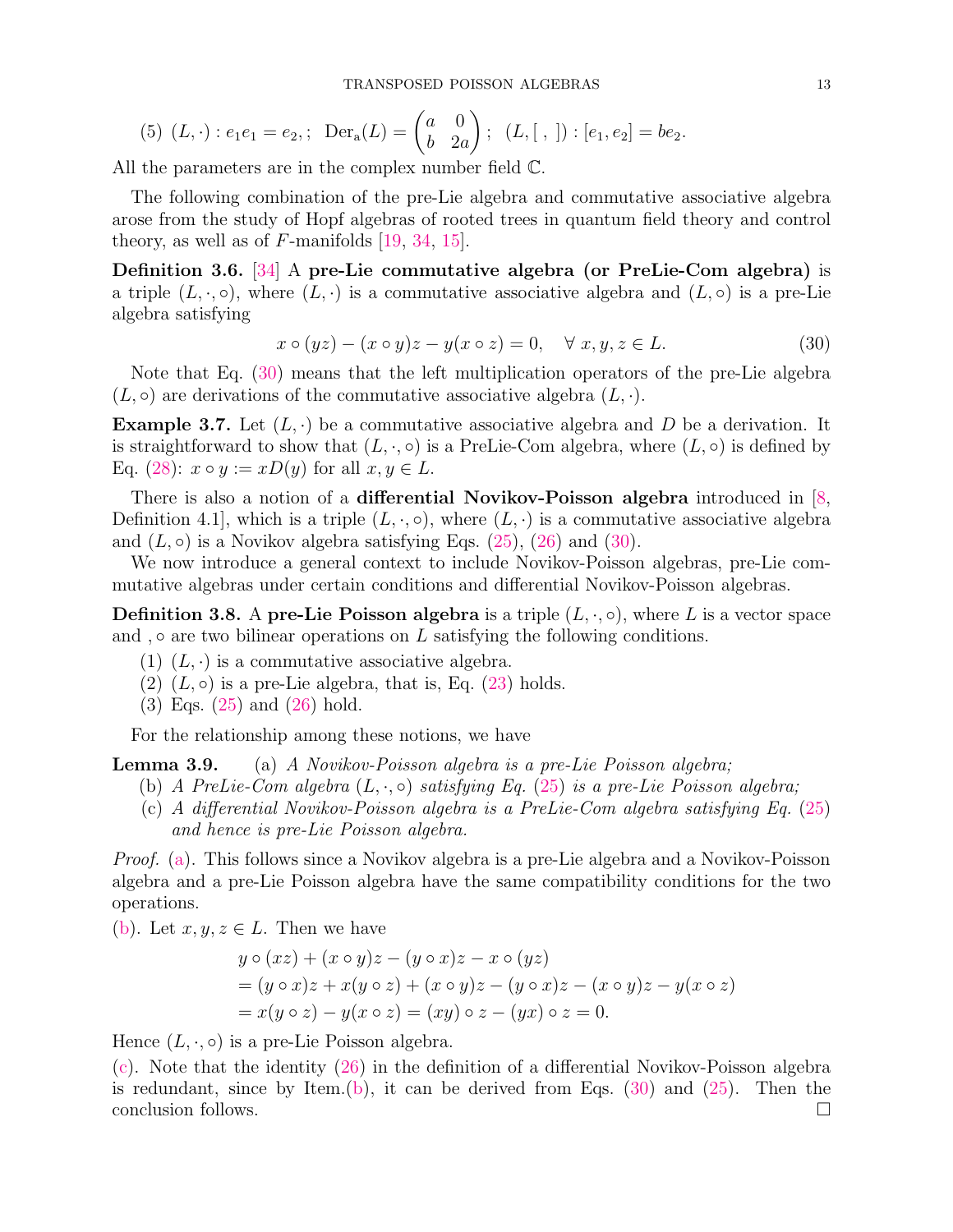The commutator of a pre-Lie algebra is a Lie algebra [10]. Observe that the proof of Theorem 3.2 only uses the relations in Eqs. (25) and (26), which hold for pre-Lie algebras. Thus the same proof as that for Theorem 3.2 gives

**Proposition 3.10.** Let  $(L, \cdot, \circ)$  be a pre-Lie Poisson algebra. Then  $(L, \cdot, [\; , \;])$  is a transposed Poisson algebra, where the operation  $\lceil$ ,  $\rceil$  is defined by Eq. (27):

$$
[x, y] = x \circ y - y \circ x, \ \forall x, y \in L.
$$

**Example 3.11.** Let L be a 2-dimensional vector space with a basis  $\{e_1, e_2\}$ . Then  $(L, \circ)$ is a pre-Lie algebra [3, 9] with the non-zero product given by

$$
e_1 \circ e_1 = e_1, \quad e_1 \circ e_2 = e_2.
$$

This pre-Lie algebra is not a Novikov algebra [4]. By a straightforward computation, a commutative (not necessarily associative) algebra  $(L, \cdot)$  satisfies Eq. (25) if and only if its non-zero product is given by

$$
e_1e_1 = ae_2,
$$

Moreover, with the above product,  $(L, \cdot)$  is associative and Eq. (26) is satisfied. Therefore, with the above pre-Lie algebra product and commutative associative algebra product,  $(L, \cdot, \circ)$  is a pre-Lie Poisson algebra. It is not a Novikov-Poisson algebra. The induced transposed Poisson algebra  $(L, \cdot, \lceil, \cdot \rceil)$ , where the operation  $\lceil, \cdot \rceil$  is defined by Eq. (27), is isomorphic to the second transposed Poisson algebra of dimension two with non-abelian Lie product in Section 2.1.

Combining Proposition 3.10 and Lemma 3.9, we have

**Corollary 3.12.** Let  $(L, \cdot, \circ)$  be a PreLie-Com algebra. If in addition, Eq. (25) holds, then  $(L, \cdot, [\cdot, \cdot])$  is a transposed Poisson algebra, where the operation  $[\cdot, \cdot]$  is defined by Eq. (27):  $[x, y] := x \circ y - y \circ x$  for all  $x, y \in L$ . In particular, the conclusion holds when  $(L, \cdot, \circ)$  is a differential Novikov-Poisson algebra.

One of the motivations and intentions of introducing the notion of Novikov-Poisson algebras is so that the tensor product can be taken [47]. We give the following similar property for pre-Lie Poisson algebras.

**Proposition 3.13.** Suppose that  $(L_1, \cdot, \circ)$  and  $(L_2, \cdot, \circ)$  are two pre-Lie Poisson algebras. Define two bilinear operations  $\cdot$  and  $\circ$  on  $L_1 \otimes L_2$  respectively by Eq. (15) and

$$
(x_1 \otimes x_2) \circ (y_1 \otimes y_2) = x_1 \circ y_1 \otimes x_2 \cdot y_2 + x_1 \cdot y_1 \otimes x_2 \circ y_2, \quad \forall x_1, y_1 \in L_1, x_2, y_2 \in L_2. \tag{31}
$$
  
Then  $(L_1 \otimes L_2, \cdot, \circ)$  is a pre-Lie Poisson algebra.

*Proof.* As is well-known,  $(L_1 \otimes L_2, \cdot)$  is a commutative associative algebra. Let  $x_1, y_1, z_1 \in$  $L_1, x_2, y_2, z_2 \in L_2$ . Then we have

$$
((x_1 \otimes x_2) \circ (y_1 \otimes y_2)) \circ (z_1 \otimes z_2) - ((y_1 \otimes y_2) \circ (x_1 \otimes x_2)) \circ (z_1 \otimes z_2)
$$
  
\n
$$
-(x_1 \otimes x_2) \circ ((y_1 \otimes y_2) \circ (z_1 \otimes z_2)) + (y_1 \otimes y_2) \circ ((x_1 \otimes x_2) \circ (z_1 \otimes z_2))
$$
  
\n
$$
= ((x_1 \circ y_1) \circ z_1 - (y_1 \circ x_1) \circ z_1 - x_1 \circ (y_1 \circ z_1) + y_1 \circ (x_1 \circ z_1)) \otimes x_2 y_2 z_2
$$
  
\n
$$
+ ((x_1 \circ y_1)z_1 - (y_1 \circ x_1)z_1) \otimes (xy_2) \circ z_2 - x_1(y_1 \circ z_1) \otimes x_2 \circ (y_2 z_2)
$$
  
\n
$$
+ y_1(x_1 \circ z_1) \otimes y_2 \circ (x_2 z_2) + (x_1 y_1) \circ z_1 \otimes ((x_2 \circ y_2)z_2 - (y_2 \circ x_2)z_2)
$$
  
\n
$$
-x_1 \circ (y_1 z_1) \otimes x_2(y_2 \circ z_2) + y_1 \circ (x_1 z_1) \otimes y_2(x_2 \circ z_2)
$$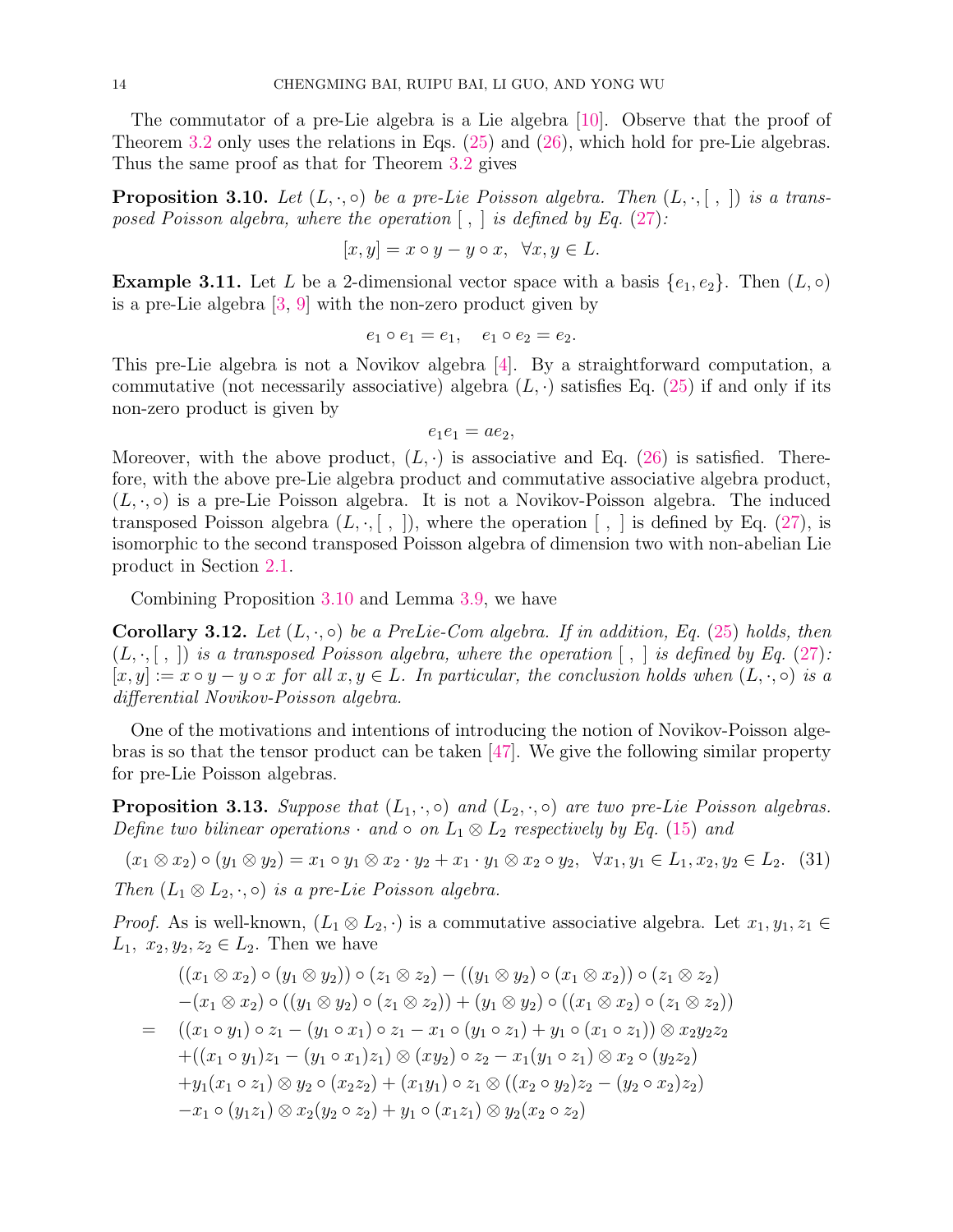$$
+x_1y_1z_1 \otimes ((x_2 \circ y_2) \circ z_2 - (y_2 \circ x_2) \circ z_2 - x_2 \circ (y_2 \circ z_2) + y_2 \circ (x_2 \circ z_2))
$$
\n
$$
\stackrel{(23)}{=} ((x_1 \circ y_1)z_1 - (y_1 \circ x_1)z_1) \otimes (x_2y_2) \circ z_2 - x_1(y_1 \circ z_1) \otimes x_2 \circ (y_2z_2)
$$
\n
$$
+y_1(x_1 \circ z_1) \otimes y_2 \circ (x_2z_2) + (x_1y_1) \circ z_1 \otimes ((x_2 \circ y_2)z_2 - (y_2 \circ x_2)z_2)
$$
\n
$$
-x_1 \circ (y_1z_1) \otimes x_2(y_2 \circ z_2) + y_1 \circ (x_1z_1) \otimes y_2(x_2 \circ z_2)
$$
\n
$$
\stackrel{(25)}{=} ((x_1 \circ y_1)z_1 - (y_1 \circ x_1)z_1) \otimes (x_2y_2) \circ z_2 - (x_1y_1) \circ z_1 \otimes (x_2 \circ (y_2z_2) - y_2 \circ (x_2z_2))
$$
\n
$$
+ (x_1y_1) \circ z_1 \otimes ((x_2 \circ y_2)z_2 - (y_2 \circ x_2)z_2) - (x_1 \circ (y_1z_1) - y_1 \circ (x_1z_1)) \otimes (x_2y_2) \circ z_2
$$
\n
$$
= ((x_1 \circ y_1)z_1 - (y_1 \circ x_1)z_1 - x_1 \circ (y_1z_1) + y_1 \circ (x_1z_1)) \otimes (x_2y_2) \circ z_2
$$
\n
$$
+ (x_1y_1) \circ z_1 \otimes ((x_2 \circ y_2)z_2 - (y_2 \circ x_2)z_2 - x_2 \circ (y_2z_2) + y_2 \circ (x_2z_2))
$$
\n
$$
\stackrel{(26)}{=} 0.
$$

Therefore,  $(L_1 \otimes L_2, \circ)$  is a pre-Lie algebra. Moreover, we have

$$
((x_1 \otimes x_2)(y_1 \otimes y_2)) \circ (z_1 \otimes z_2)
$$
  
=  $(x_1y_1) \circ z_1 \otimes x_2y_2z_2 + x_1y_1z_1 \otimes (x_2y_2) \circ z_2$   

$$
\stackrel{(25)}{=} x_1(y_1 \circ z_1) \otimes x_2(y_2z_2) + x_1(y_1z_1) \otimes x_2(y_2 \circ z_2)
$$
  
=  $(x_1 \otimes x_2)((y_1 \otimes y_2) \circ (z_1 \otimes z_2)).$   

$$
((x_1 \otimes x_2) \circ (y_1 \otimes y_2))(z_1 \otimes z_2) - ((y_1 \otimes y_2) \circ (x_1 \otimes x_2))(z_1 \otimes z_2)
$$
  

$$
-(x_1 \otimes x_2) \circ ((y_1 \otimes y_2)(z_1 \otimes z_2)) + (y_1 \otimes y_2) \circ ((x_1 \otimes x_2)(z_1 \otimes z_2))
$$
  
=  $((x_1 \circ y_1)z_1 - (y_1 \circ x_1)z_1 - x_1 \circ (y_1z_1) + y_1 \circ (x_1z_1)) \otimes x_2y_2z_2$   

$$
+ x_1y_1z_1 \otimes ((x_2 \circ y_2)z_2 - (y_2 \circ x_2)z_2 - x_2 \circ (y_2z_2) + y_2 \circ (x_2z_2))
$$

 $\stackrel{(26)}{=} 0.$ 

Hence  $(L_1 \otimes L_2, \cdot, \circ)$  is a pre-Lie Poisson algebra.

### 4. Transposed Poisson algebras and 3-Lie algebras

In this section we present the close relationship between transposed Poisson algebras and 3-Lie algebras. In one direction, we show that a transposed Poisson algebra with a derivation gives rise to a transposed Poisson 3-Lie algebra. A similar construction works for a transposed Poisson algebra with an involutive endomorphism. In the other direction, the 3-Lie algebra derived from a strong Poisson algebra in [17] is shown to carry a transposed Poisson 3-Lie algebra structure, instead of a Poisson 3-Lie algebra one.

4.1. Construction of 3-Lie algebras from transposed Poisson algebras with derivations. We first recall the notion of a 3-Lie algebra.

**Definition 4.1.** [18] A **3-Lie algebra** is a vector space A together with a skew-symmetric linear map (3-Lie bracket) [,,] :  $\otimes^3 A \rightarrow A$  such that the following **Fundamental** Identity (FI) holds:

$$
[[x, y, z], u, v] = [[x, u, v], y, z] + [[y, u, v], z, x] + [[z, u, v], x, y],
$$
\n(32)

for  $x, y, z, u, v \in A$ .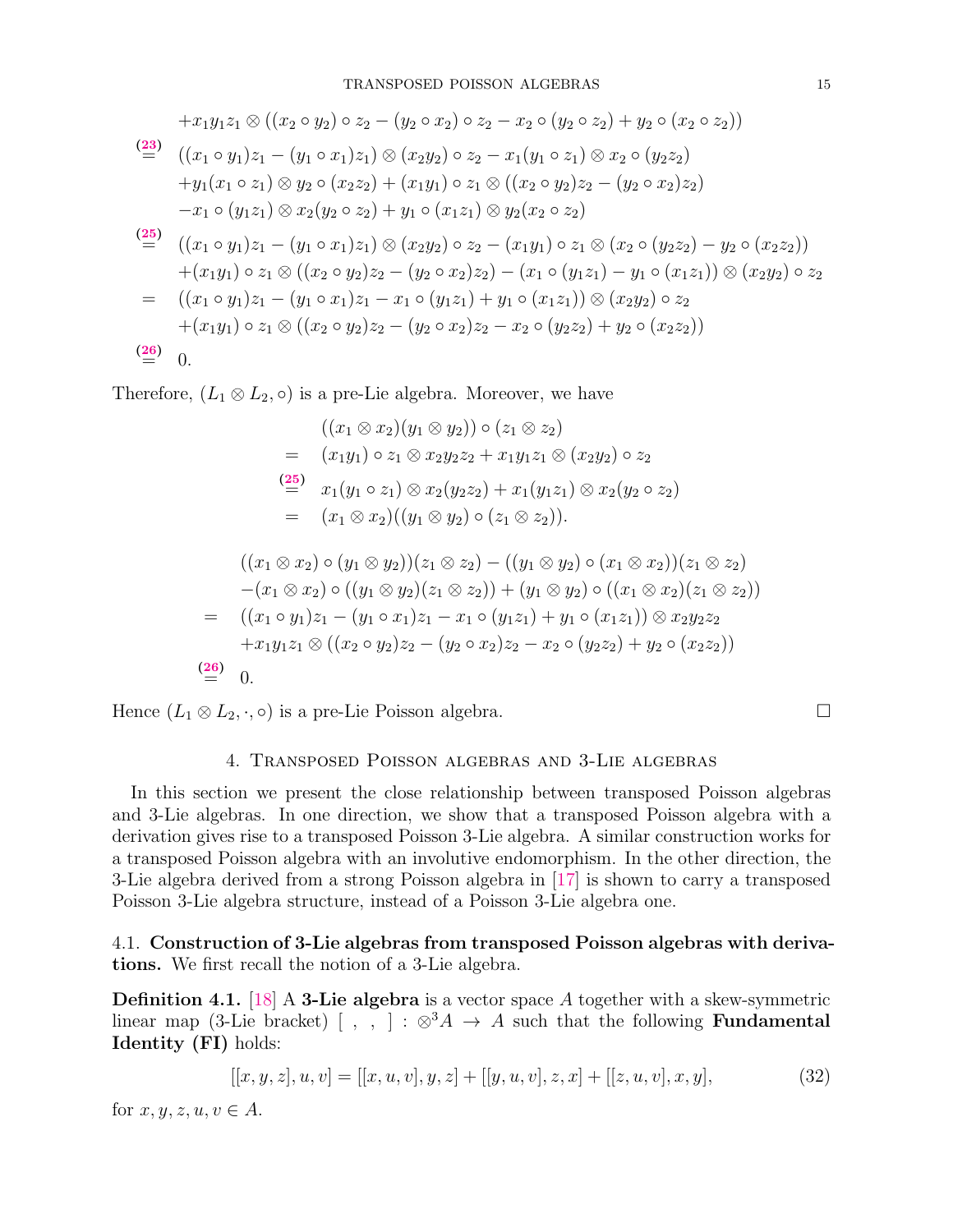In other words, the adjoint action of  $u, v$  in the ternary operation is a derivation. Given the importance of Poisson algebras and 3-Lie algebras, it is natural to study the relationship between them. As it turned out, an extra condition is needed for this to work.

## **Definition 4.2.** [17] A Poisson algebra  $(L, \cdot, [\; , \;])$  is called **strong** if

$$
[h, x][y, z] + [h, y][z, x] + [h, z][x, y] = 0, \quad \forall x, y, z, h \in L.
$$
\n(33)

For example, the Poisson algebra  $(L, \cdot, \lceil, \cdot \rceil)$  in Example 2.1 is strong.

We observe that Eq (33) is just Eq. (9) in Theorem 2.5, hence holds for all transposed Poisson algebras. As a 3-Lie variation of Poisson algebras, we have

**Definition 4.3.** [17] A **Poisson 3-Lie algebra** is a vector space L with a bilinear operator and a ternary operator  $[ , , ]$  such that  $(L, \cdot)$  is a commutative associative algebra,  $(L, [ , , ])$ is a 3-Lie algebra and the following equation holds.

$$
[x, y, uv] = u[x, y, v] + [x, y, u]v, \quad \forall x, y, u, v \in L.
$$
\n(34)

Thus the adjoint action of  $x, y$  on the commutative associative product is a derivation.

In addition, a Poisson 3-Lie algebra  $(L, \cdot, [\ , \ , \ )$  is called **strong** if the following equation holds.

$$
-[x, y, u1][u2, u3, u4] + [x, y, u2][u1, u3, u4] - [x, y, u3][u1, u2, u4] + [x, y, u4][u1, u2, u3] = 0, (35)
$$

for all  $x, y, u_1, u_2, u_3, u_4 \in L$ .

**Proposition 4.4.** [17] Let  $(L, \cdot, [\; , \;])$  be a strong Poisson algebra. Suppose that D is a derivation of  $(L, \cdot)$  and  $(L, [\cdot, \cdot])$ . Define a ternary operation by

$$
[x, y, z] := D(x)[y, z] + D(y)[z, x] + D(z)[x, y], \quad \forall x, y, z \in L.
$$
 (36)

Then  $(L, \cdot, [ , , ])$  is a strong Poisson 3-Lie algebra.

Let  $(L, \cdot)$  be a commutative associative algebra and  $D_1, D_2$  be two commutating derivations. Let  $(L, [ , ])$  be the Lie algebra defined by Eq. (4) through  $D_1, D_2$  in Example 2.1. Let  $D_3$  be a third derivation of  $(L, \cdot)$  commuting with  $D_1$  and  $D_2$ . It is straightforward to show that  $D_3$  is a derivation of  $(L, [ , ])$ . Hence there is a 3-Lie algebra defined by Eq. (36). Explicitly,

$$
[x, y, z] := \det \begin{pmatrix} D_1(x) & D_1(y) & D_1(z) \\ D_2(x) & D_2(y) & D_2(z) \\ D_3(x) & D_3(y) & D_3(z) \end{pmatrix} = (D_1 \wedge D_2 \wedge D_3)(x, y, z), \quad \forall x, y, z \in L. \tag{37}
$$

This is one of the first and also one of the most important examples of 3-Lie algebras [38, 43].

As we will see (Theorem 4.5 and Proposition 4.7), the strongness condition on the construction of 3-Lie Poisson algebras from Poisson algebras in Eq. (36) can be removed when the equation is used to construct transposed Poisson 3-Lie algebras from transposed Poisson algebras.

**Theorem 4.5.** Let  $(L, \cdot, [\; , \;])$  be a transposed Poisson algebra and let D be a derivation of  $(L, \cdot)$  and  $(L, \vert , \vert)$ . Define a ternary operation on L by Eq. (36):

$$
[x, y, z] := D(x)[y, z] + D(y)[z, x] + D(z)[x, y], \quad x, y, z, \in L.
$$
\n(38)

Then  $(L, [ , , ])$  is a 3-Lie algebra.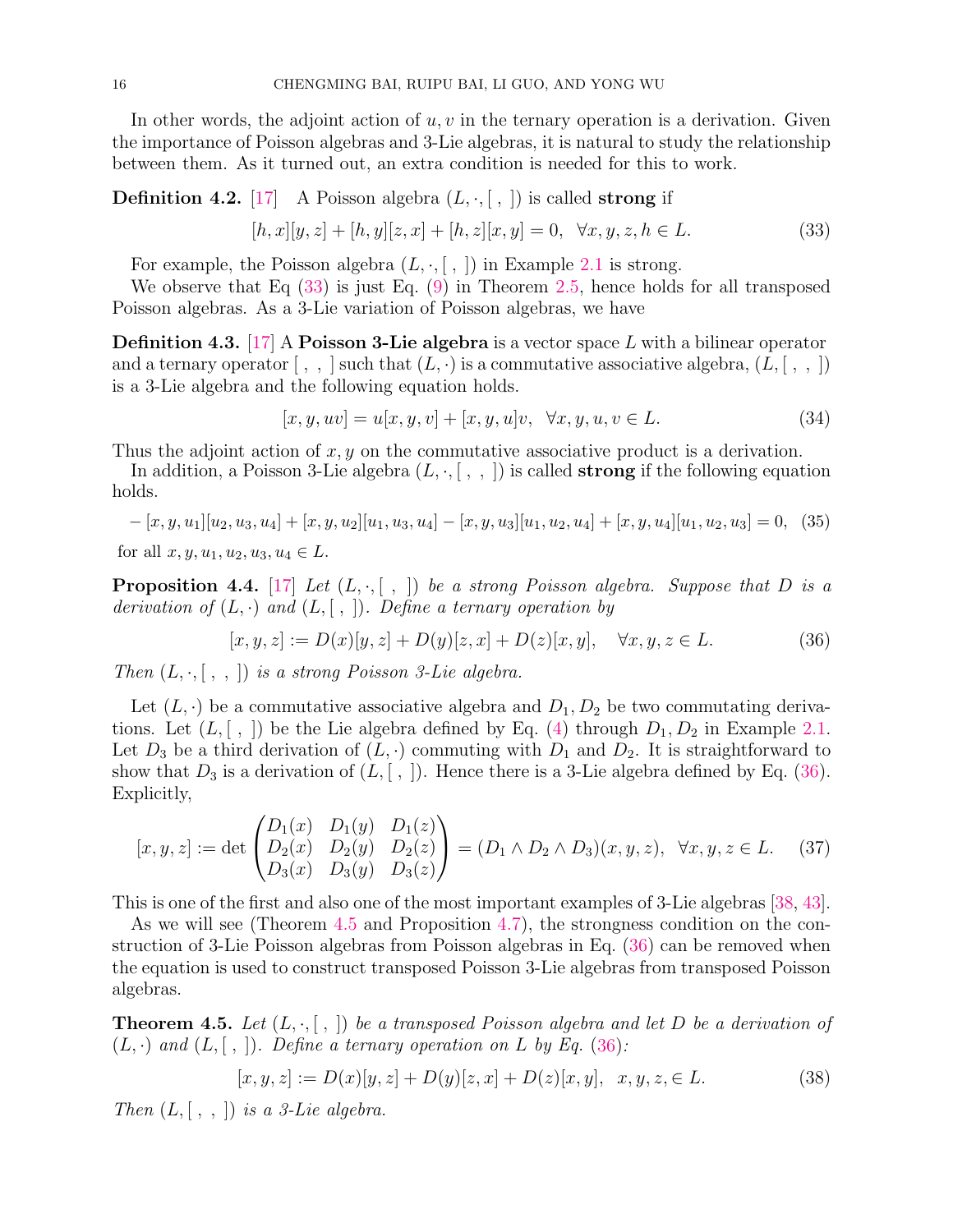*Proof.* Let  $x, y, z, u, v \in L$ . First we have

$$
D(x)D([y, z]) + D(y)D([z, x]) + D(z)D([x, y])
$$
  
= -x[D(y), D(z)] - y[D(z), D(x)] - z[D(x), D(y)], (39)

since by the Leibniz rule of  $D$  and Eq.  $(2)$ , both sides equal to the one-half of  $[D(y), D(x)z]+[D(y)z, D(x)]+[D(z), D(y)x]+[D(z)x, D(y)]+[D(z)D(x), y]+[D(x)y, D(z)].$ 

Furthermore, expanding by Eq. (38) and then applying Eq. (39), we have

$$
[[x, y, z], u, v] \n= [D(x)[y, z], u, v] + [D(y)[z, x], u, v] + [D(z)[x, y], u, v] \n= D(D(x)[y, z])[u, v] + D(u)[v, D(x)[y, z]] + D(v)[D(x)[y, z], u] \n+ D(D(y)[z, x])[u, v] + D(u)[v, D(y)[z, x]] + D(v)[D(y)[z, x], u] \n+ D(D(z)[x, y])[u, v] + D(u)[v, D(z)[x, y]] + D(v)[D(z)[x, y], u] \n= D2(x)[y, z][u, v] + D(x)D([y, z])[u, v] + D(u)[v, D(x)[y, z]] + D(v)[D(x)[y, z], u] \n+ D2(y)[z, x][u, v] + D(y)D([z, x])[u, v] + D(u)[v, D(y)[z, x]] + D(v)[D(y)[z, x], u] \n+ D2(z)[x, y][u, v] + D(z)D([x, y])[u, v] + D(u)[v, D(z)[x, y]] + D(v)[D(z)[x, y], u] \n= D2(x)[y, z][u, v] - x[D(y), D(z)][u, v] + D(u)[v, D(x)[y, z]] - D(v)[u, D(x)[y, z]] \n+ D2(y)[z, x][u, v] - y[D(z), D(x)][u, v] + D(u)[v, D(y)[z, x]] - D(v)[u, D(y)[z, x]] \n+ D2(z)[x, y][u, v] - z[D(x), D(y)][u, v] + D(u)[v, D(z)[x, y]] - D(v)[u, D(z)[x, y]].
$$

Similarly,

$$
[[x, u, v], y, z]
$$
  
=  $D^2(x)[u, v][y, z] - x[D(u), D(v)][y, z] + D(y)[z, D(x)[u, v]] + D(z)[D(x)[u, v], y]$   
+  $D^2(u)[v, x][y, z] - u[D(v), D(x)][y, z] + D(y)[z, D(u)[v, x]] + D(z)[D(u)[v, x], y]$   
+  $D^2(v)[x, u][y, z] - v[D(x), D(u)][y, z] + D(y)[z, D(v)[x, u]] + D(z)[D(v)[x, u], y].$   

$$
[[y, u, v], z, x]
$$
  
=  $D^2(y)[u, v][z, x] - y[D(u), D(v)][z, x] + D(z)[x, D(y)[u, v]] + D(x)[D(y)[u, v], z]$   
+  $D^2(u)[v, y][z, x] - u[D(v), D(y)][z, x] + D(z)[x, D(u)[v, y]] + D(x)[D(u)[v, y], z]$   
+  $D^2(v)[y, u][z, x] - v[D(y), D(u)][z, x] + D(z)[x, D(v)[y, u]] + D(x)[D(v)[y, u], z].$   

$$
[[z, u, v], x, y]
$$
  
=  $D^2(z)[u, v][x, y] - z[D(u), D(v)][x, y] + D(x)[y, D(z)[u, v]] + D(y)[D(z)[u, v], x]$   
+  $D^2(u)[v, z][x, y] - u[D(v), D(z)][x, y] + D(x)[y, D(u)[v, z]] + D(y)[D(u)[v, z], x]$   
+  $D^2(v)[z, u][x, y] - v[D(z), D(u)][x, y] + D(x)[y, D(v)[z, u]] + D(y)[D(v)[z, u], x].$ 

Therefore we rewrite

$$
[[x, u, v], y, z] + [[y, u, v], z, x] + [[z, u, v], x, y] = \sum_{i=1}^{8} (A_i),
$$

where

$$
(A_1) := D^2(x)[u, v][y, z] + D^2(y)[u, v][z, x] + D^2(z)[u, v][x, y],
$$
  
\n
$$
(A_2) := D^2(u)[v, x][y, z] + D^2(u)[v, y][z, x] + D^2(u)[v, z][x, y]
$$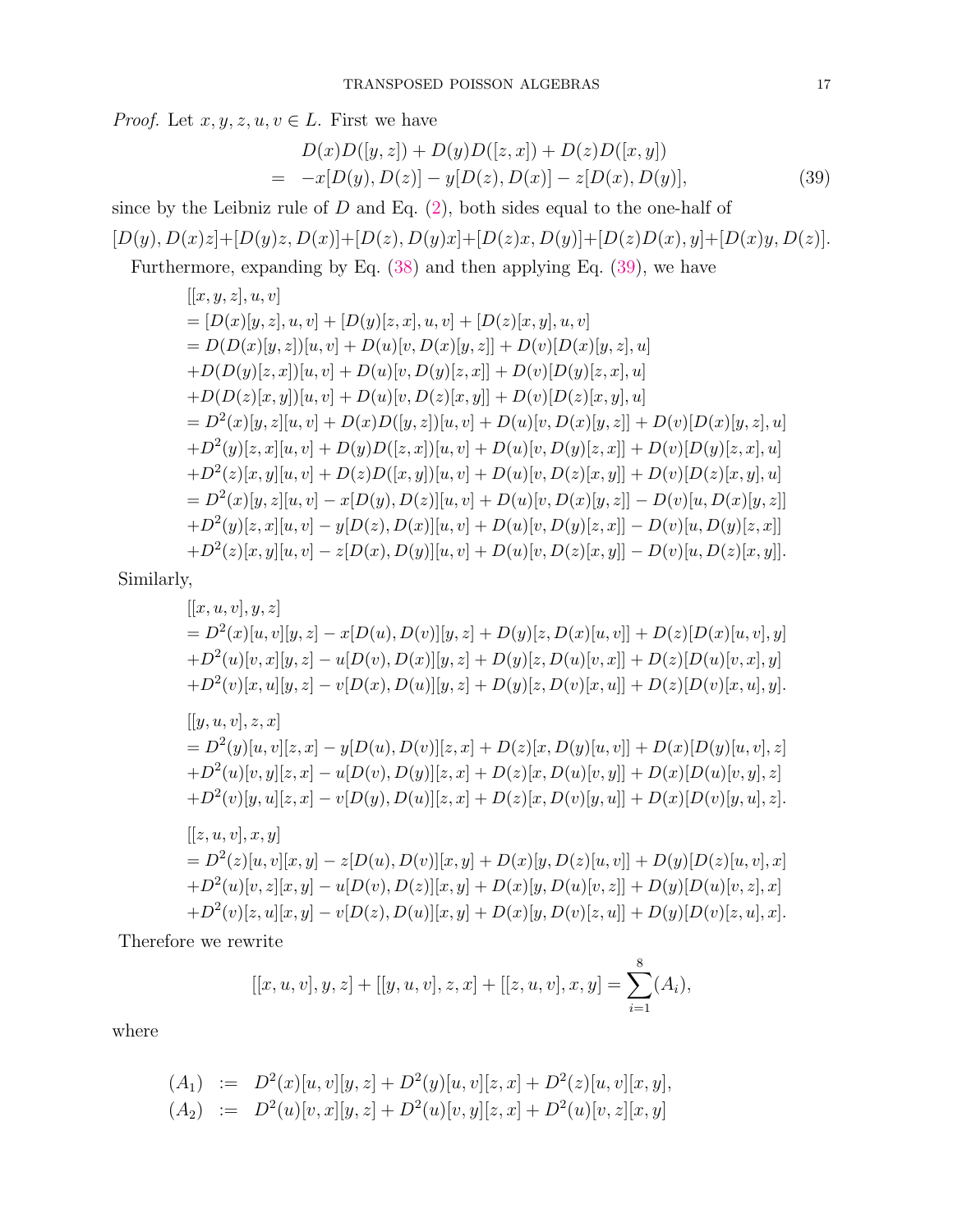$$
+D^{2}(v)[x, u][y, z] + D^{2}(v)[y, u][z, x] + D^{2}(v)[z, u][x, y],
$$
  
\n
$$
(A_{3}) := -x[D(u), D(v)][y, z] - y[D(u), D(v)][z, x] - z[D(u), D(v)][x, y],
$$
  
\n
$$
(A_{4}) := -u[D(v), D(x)][y, z] - u[D(v), D(y)][z, x] - u[D(v), D(z)][x, y],
$$
  
\n
$$
(A_{5}) := -v[D(x), D(u)][y, z] - v[D(y), D(u)][z, x] - v[D(z), D(u)][x, y],
$$
  
\n
$$
(A_{6}) := D(x)[D(u)[v, y], z] + D(x)[y, D(u)[v, z]] + D(y)[z, D(u)[v, x]]
$$
  
\n
$$
+D(y)[D(u)[v, z], x] + D(z)[D(u)[v, x], y] + D(z)[x, D(u)[v, y]]
$$
  
\n
$$
(A_{7}) := D(x)[D(v)[y, u], z] + D(x)[y, D(v)[z, u]] + D(y)[z, D(v)[x, u]]
$$
  
\n
$$
+D(y)[D(v)[z, u], x] + D(z)[D(v)[x, u], y] + D(z)[x, D(v)[y, u]]
$$
  
\n
$$
(A_{8}) := (D(x)[y, D(z)[u, v]] + D(z)[D(x)[u, v], y]) + (D(y)[z, D(x)[u, v]] + D(x)[D(y)[u, v], x]).
$$

By Eq. (9), we have  $(A_2) = 0$  and by Eq. (6), we have  $(A_3) = 0$ . By Eq.  $(7)$ , we have

$$
(A6) = D(x)[v, D(u)[y, z]] + D(y)[v, D(u)[z, x]] + D(z)[v, D(u)[x, y]]
$$
  

$$
(A7) = -D(x)[u, D(v)[y, z]] - D(y)[u, D(v)[z, x]] - D(z)[u, D(v)[x, y]].
$$

Applying Eq.  $(7)$  and then Eq.  $(11)$ , we obtain

 $-u[v, x][y, z] + x[v[y, u], z] + x[y, v[z, u]] = -u[v, x][y, z] - x[v[z, y], u] = -v[u, x[y, z]].$ Replacing x and v by  $D(x)$  and  $D(v)$  respectively, this gives

 $-u[D(v), D(x)][y, z]+D(x)[D(v)[y, u], z]+D(x)[y, D(v)[z, u]] = -D(v)[u, D(x)[y, z]]$ . (40) From Eq. (40), we obtain

$$
(A_4) + (A_7) = -D(v)[u, D(x)[y, z]] - D(v)[u, D(y)[z, x]] - D(v)[u, D(z)[x, y]],
$$
  
\n
$$
(A_5) + (A_6) = D(u)[v, D(x)[y, z]] + D(u)[v, D(y)[z, x]] + D(u)[v, D(z)[x, y]],
$$

and from Eq.  $(11)$ , we obtain

$$
(A_8) = -x[D(y), D(z)][u, v] - y[D(z), D(x)][u, v] - z[D(x), D(y)][u, v].
$$

In summary,

$$
[[x, y, z], u, v] = (A_1) + (A_4) + (A_5) + (A_6) + (A_7) + (A_8) = \sum_{i=1}^{8} (A_i).
$$

Therefore  $(L, [ , , ])$  is a 3-Lie algebra.

As a direct consequence of Theorem 4.5, we obtain the following construction of 3-Lie algebras in [17] (see also Example 4.15).

**Corollary 4.6.** Let  $(L, \cdot)$  be a commutative associative algebra and  $D_1, D_2$  be two commutating derivations. Then there exists a 3-Lie algebra defined by

$$
[x, y, z] := D_2(x)(yD_1(z) - zD_1(x)) + D_2(y)(zD_1(x) - xD_1(z))
$$
  
+
$$
D_2(z)(xD_1(y) - yD_1(x)), \forall x, y, z \in L.
$$
 (41)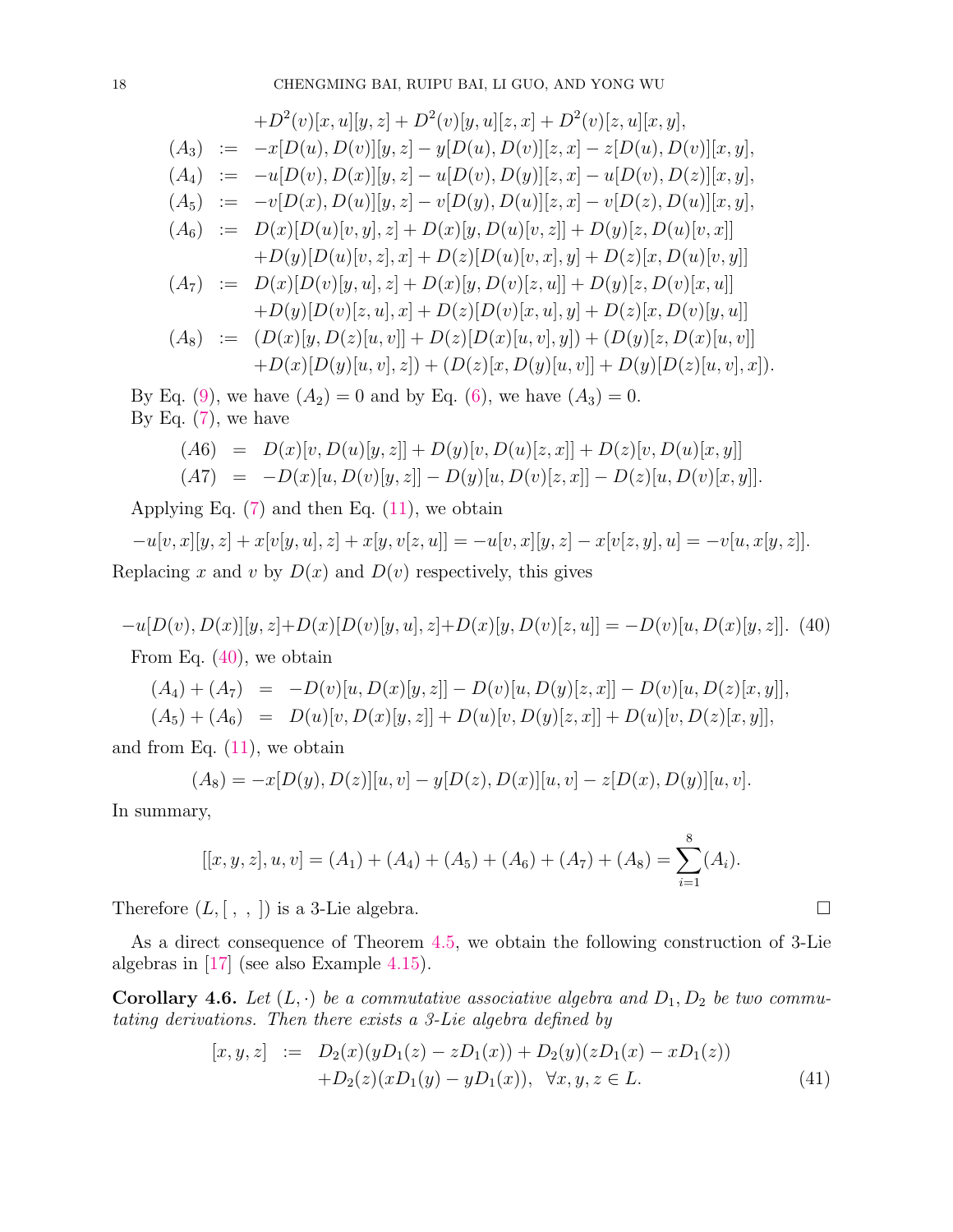*Proof.* By Corollary 3.4,  $(L, \cdot)$  together with the bracket defined by

$$
[x, y] := xD_1(y) - yD_1(x), \quad \forall x, y \in L,
$$

gives a transposed Poisson algebra. A direct checking shows that  $D_2$  is a derivation on  $(L, [ , ])$ . Thus by Theorem 4.5, Eq. (41) gives a 3-Lie algebra structure on L.

We can rewrite Eq. (41) as

$$
[x, y, z] := \det \begin{pmatrix} x & y & z \\ D_1(x) & D_1(y) & D_1(z) \\ D_2(x) & D_2(y) & D_2(z) \end{pmatrix} = (\mathrm{id} \wedge D_1 \wedge D_2)(x, y, z), \quad \forall x, y, z \in L. \tag{42}
$$

In fact, the 3-Lie algebras given by Theorem 4.5 satisfies an additional equation.

**Proposition 4.7.** Let  $(L, \cdot, [\ , \ ])$  be a transposed Poisson algebra. Suppose that D is a derivation of  $(L, \cdot)$  and  $(L, \vert , \vert)$ . Then for the 3-Lie algebra defined by Eq. (38), the triple  $(L, \cdot, [\ , \ , \ ])$  in a transposed Poisson 3-Lie algebra in the sense that the following additional equation holds.

$$
3u[x, y, z] = [xu, y, z] + [x, yu, z] + [x, y, zu], \quad \forall x, y, z, u \in L.
$$
\n(43)

*Proof.* Let  $x, y, z, u \in L$ . Then we have

$$
[xu, y, z] + [x, yu, z] + [x, y, zu]
$$
  
=  $D(xu)[y, z] + D(y)[z, xu] + D(z)[xu, y] + D(x)[yu, z] + D(yu)[z, x]$   
+ $D(z)[x, yu] + + D(x)[y, zu] + D(y)[zu, x] + D(zu)[x, y]$   
=  $3u(D(x)[y, z] + D(y)[z, x] + D(z)[x, y]) + D(u)(x[y, z] + y[z, x] + z[x, y])$   
=  $3u[x, y, z].$ 

Hence the conclusion holds.

In  $[17]$ , there is also a notion of a Poisson *n*-Lie algebra which consists of a commutative associative algebra and an  $n$ -Lie algebra, but the compatibility condition is that the adjoint operators of the  $n$ -Lie algebra are the derivations of the commutative associative algebra, thus generalizing the notions of a Poisson algebra and a Poisson 3-Lie algebra.

For transposed Poisson algebras, we introduce

**Definition 4.8.** Let  $n \geq 2$  be an integer. A transposed Poisson *n*-Lie algebra is a triple  $(L, \cdot, \mu)$  where  $(L, \cdot)$  is a commutative associative algebra and  $(L, \mu)$  is an n-Lie algebra satisfying the following condition.

$$
nw\mu(x_1,\dots,x_n)=\sum_{i=1}^n\mu(x_1,\dots,x_i,\dots,x_n),\quad \forall w,x_1,\dots,x_n\in L.
$$

It is reasonable to expect that an transposed Poisson  $(n + 1)$ -algebra can be obtained from an transposed Poisson n-Lie algebra with a derivation, generalizing Proposition 4.7. To be precise, we propose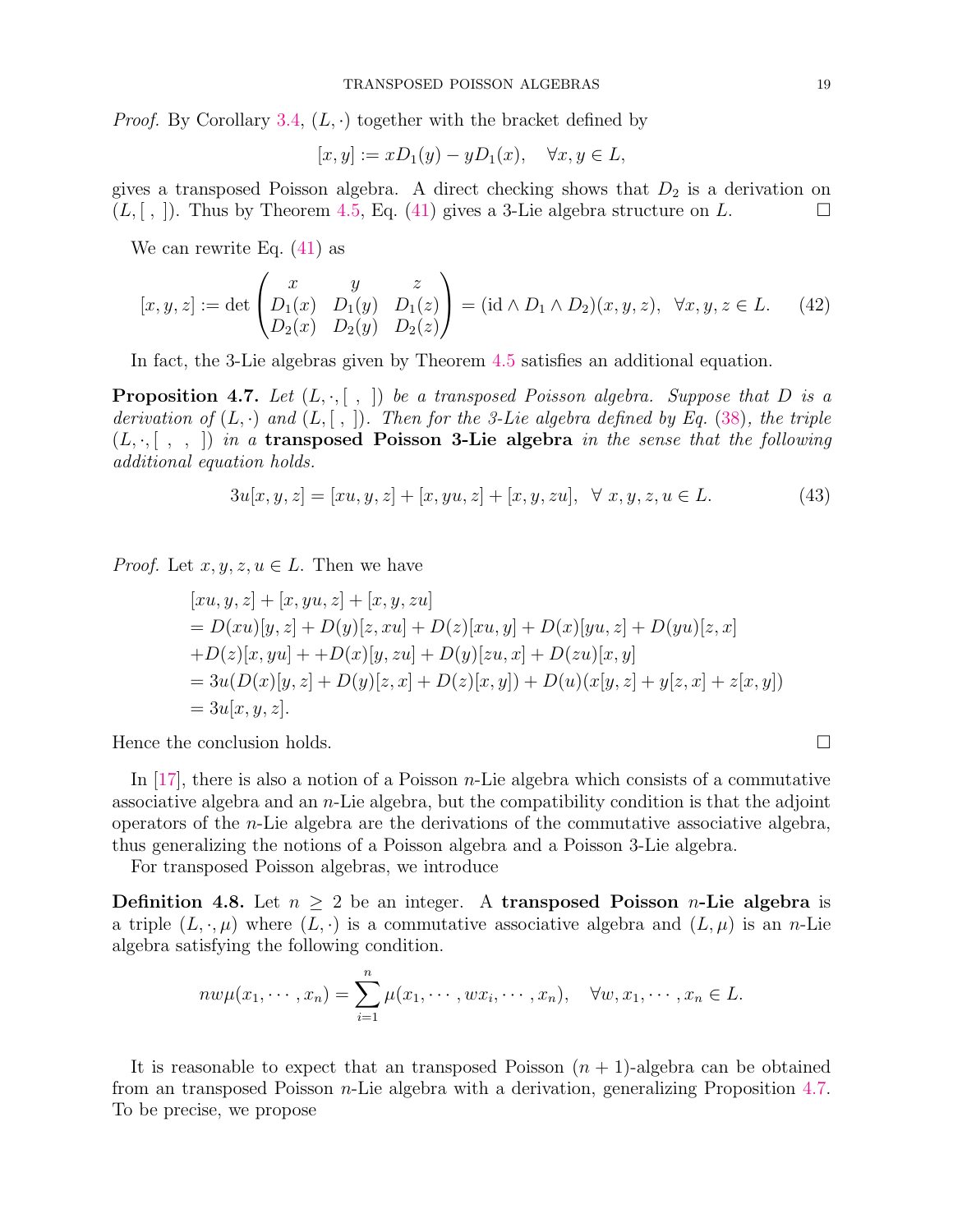Conjecture 4.9. Let  $n \geq 2$  be an integer. Let  $(L, \cdot, \mu_n)$  be a transposed Poisson n-Lie algebra and let D be a derivation of  $(L, \cdot)$  and  $(L, \mu_n)$ . Define an  $(n + 1)$ -ary operation

$$
\mu_{n+1}(x_1,\dots,x_{n+1}) := \sum_{i=1}^{n+1} D(x_i)\mu_n(x_1,\dots,\check{x}_i,\dots,x_{n+1}), \quad \forall x_1,\dots,x_{n+1} \in L,
$$

where  $\check{x}_i$  means that the *i*-th entry is omitted. Then  $(L, \cdot, \mu_{n+1})$  is a transposed Poisson  $(n+1)$ -Lie algebra.

This conjecture gives a natural interpretation of the scalar 2 in the compatibility condition of a transposed Poisson algebra: it is simply the arity of the operation of the Lie algebra.

4.2. Another construction of 3-Lie algebras from transposed Poisson algebras. There is also a construction of 3-Lie algebras from transposed Poisson algebras with certain linear transformations instead of the derivations.

**Theorem 4.10.** Let  $(L, \cdot, [\ , \ ])$  be a transposed Poisson algebra. Let f be an endomorphism of  $(L, \cdot)$  satisfying  $f^2 = id$ , that is f is an involutive endomorphism of  $(L, \cdot)$  and

$$
f([x, y]) = -[f(x), f(y)], \ \forall x, y \in L.
$$
 (44)

Define a ternary operation on L by

$$
[x, y, z] := f(x)[y, z] + f(y)[z, x] + f(z)[x, y], \quad \forall x, y, z \in L.
$$
 (45)

Then  $(L, [ , , ])$  is a 3-Lie algebra.

Alternatively, in replacing f by  $-f$ , we can also assume that f is an involutive endomorphism of  $(L, [ , ])$  and satisfies  $f(xy) = -f(x)f(y)$ .

*Proof.* Let  $x, y, z, u, v \in L$ . Applying Eqs. (44) and (45), we obtain

$$
[[x, u, v], y, z] + [[y, u, v], z, x] + [[z, u, v], x, y] - [[x, y, z], u, v] = \sum_{i=1}^{10} (A_i),
$$

where

$$
(A_1) := -x[f(u), f(v)][y, z] - y[f(u), f(v)][z, x] - z[f(u), f(v)][x, y],(A_2) := x[f(y), f(z)][u, v] + f(y)[f(z)[u, v], x] + f(z)[x, f(y)[u, v]],(A_3) := y[f(z), f(x)][u, v] + f(z)[f(x)[u, v], y] + f(x)[y, f(z)[u, v]],(A_4) := z[f(x), f(y)][u, v] + f(x)[f(y)[u, v], z] + f(y)[z, f(x)[u, v]],(A_5) := -f(u)[v, f(x)[y, z]] - v[f(x), f(u)][y, z] + f(x)[f(u)[v, y], z]+f(x)[y, f(u)[v, z]],(A_6) := -f(u)[v, f(y)[z, x]] - v[f(y), f(u)][z, x] + f(y)[f(u)[v, z], x]+f(y)[z, f(u)[v, x]],(A_7) := -f(u)[v, f(z)[x, y]] - v[f(z), f(u)][x, y] + f(z)[f(u)[v, x], y]+f(z)[x, f(u)[v, y]],(A_8) := f(v)[f(x)[y, z], u] - u[f(v), f(x)][y, z] + f(x)[f(v)[y, u], z]+f(x)[y, f(v)[z, u]],
$$

$$
(A_9) \quad := \quad f(v)[f(y)[z, x], u] - u[f(v), f(y)][z, x] + f(y)[f(v)[z, u], x]
$$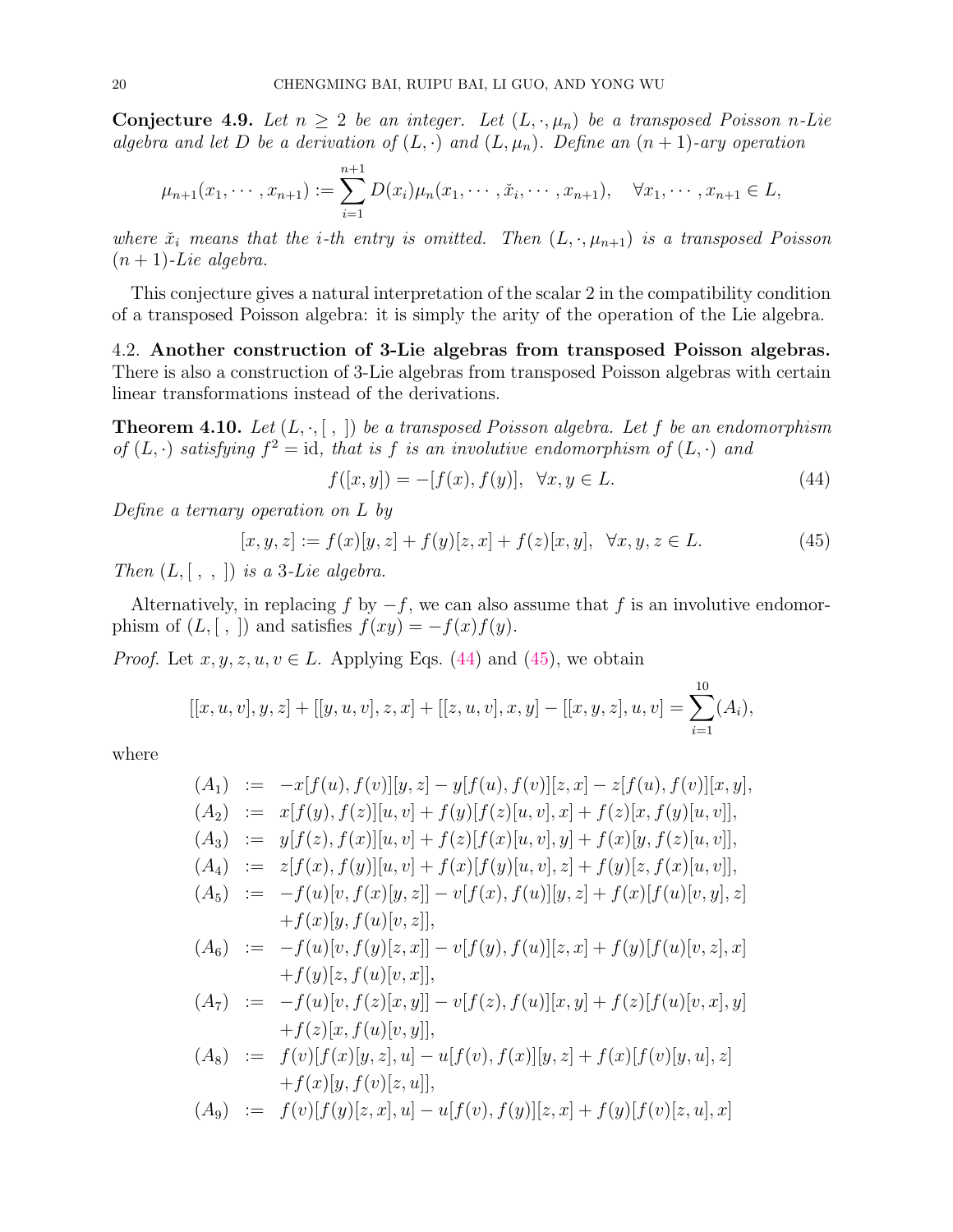$$
+f(y)[z, f(v)[x, u]],
$$
  
(A<sub>10</sub>) :=  $f(v)[f(z)[x, y], u] - u[f(v), f(z)][x, y] + f(z)[f(v)[x, u], y]$   
+ $f(z)[x, f(v)[y, u]].$ 

By Eq. (6), we have  $(A_1) = 0$ . By Eqs.  $(2)$  and  $(6)$ , we have

$$
x[f(y), f(z)][u, v] = x([f(y)[u, v], f(z)] + [f(y), f(z)[u, v]])
$$
  
 
$$
+ (f(y)[f(z), x] + f(z)[x, f(y)]] [u, v].
$$

By Eq.  $(6)$  again, we have

$$
(A_2) = f(z)[x, f(y)[u, v]] + f(y)[f(z)[u, v], x] + x([f(y)[u, v], f(z)]+ [f(y), f(z)[u, v]]) + (f(y)[f(z), x] + f(z)[x, f(y)])[u, v]= 0.
$$

Similarly, we have  $(A_3) = (A_4) = 0$ .

By Eq.  $(7)$ , we have

$$
(A_5) = -f(u)[v, f(x)[y, z]] - v[f(x), f(u)][y, z] - f(x)[f(u)[y, z], v].
$$

Therefore due to the identity  $(A_2) = 0$ , we show that  $(A_5) = 0$ . Similarly,  $(A_6) = (A_7) =$  $(A_8) = (A_9) = (A_{10}) = 0$ . Hence  $(L, [ , , ])$  is a 3-Lie algebra.

**Remark 4.11.** In general, under the same condition in Theorem 4.10,  $(L, \cdot, [ , , ])$  is not a transposed Poisson 3-Lie algebra. In fact, it is a transposed Poisson 3-Lie algebra if and only f satisfies an additional condition

$$
(f(u) - u)(f(x)[y, z] + f(y)[z, x] + f(z)[x, y]) = 0, \quad \forall u, x, y, z \in L.
$$

**Corollary 4.12.** Let  $(L, \cdot)$  be a commutative associative algebra and D be derivation. Let  $(L, [ , ])$  be the Lie algebra defined by Eq. (28). If f is an involutive endomorphism and  $Df = -fD$ , then Eq. (44) holds. Hence there is a 3-Lie algebra  $(L, [\ , , \ ])$  defined by Eq. (45). Moreover,

$$
[x, y, z] = f(x)[y, z] + f(y)[z, x] + f(x)[y, z]
$$
  

$$
= det \begin{pmatrix} D(x) & D(y) & D(z) \\ f(x) & f(y) & f(z) \\ x & y & z \end{pmatrix}
$$
  

$$
= (D \wedge f \wedge Id)(x, y, z), \quad \forall x, y, z \in L.
$$

*Proof.* For all  $x, y \in L$ , we have

$$
f([x, y]) = f(xD(y) - yD(x)) = f(x)f(D(y) - f(y)f(D(x)) = -[f(x), f(y)].
$$

Hence by Theorem 4.10,  $(L, [ , , ])$  defined by Eq. (45) is a 3-Lie algebra. The other conclusion follows immediately.  $\Box$ 

This construction of 3-Lie algebras recovers [5, Theorem 3.3] which was obtained by a direct verification.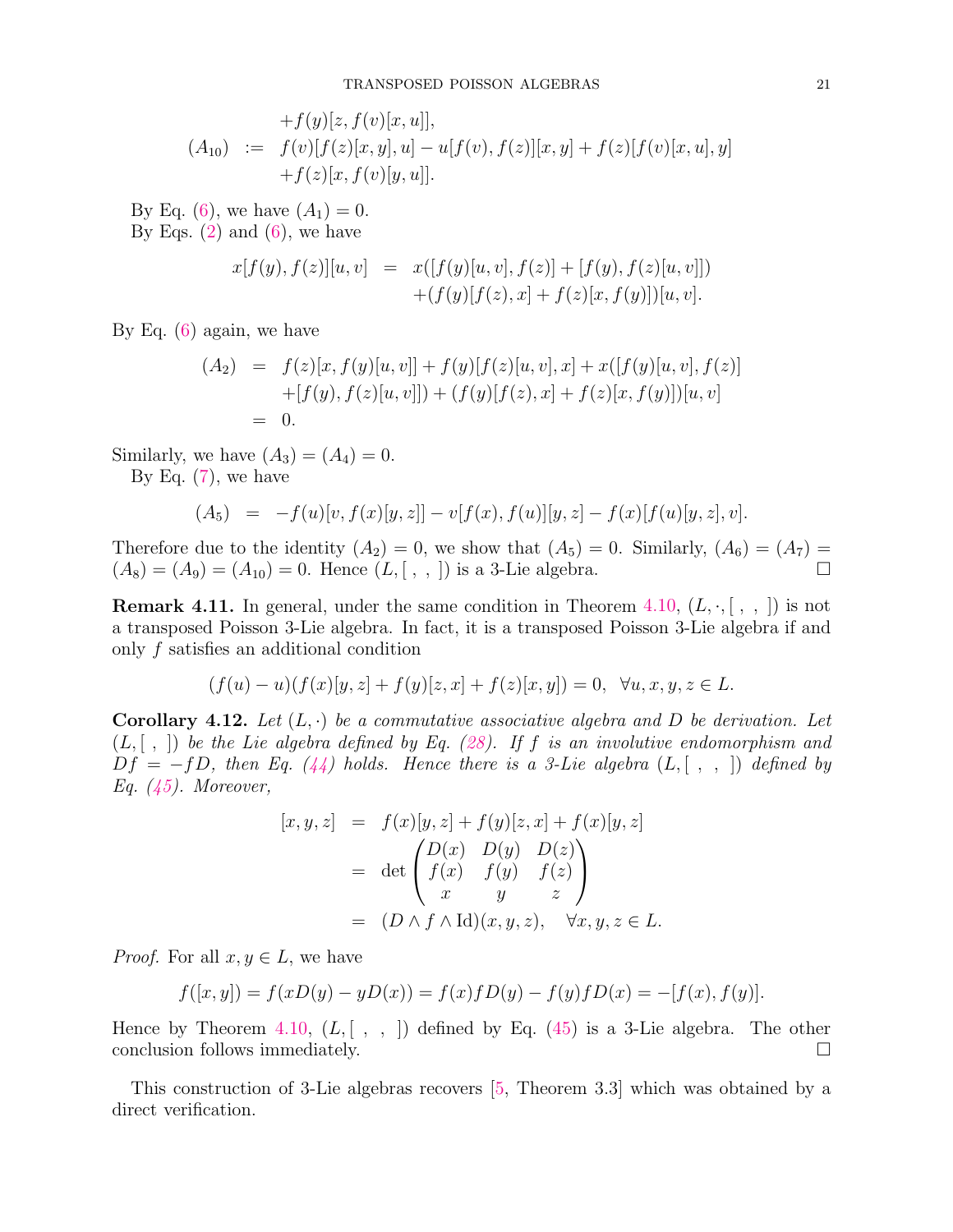4.3. From Poisson algebras to transposed Poisson 3-Lie algebras. In addition to Proposition 4.4, there is another construction of 3-Lie algebras from Poisson algebras.

**Proposition 4.13.** [17] Let 
$$
(L, \cdot, [ , ])
$$
 be a strong Poisson algebra. Define  

$$
[x, y, z] = x[y, z] + y[z, x] + z[x, y], \quad \forall x, y, z \in L.
$$
 (46)

Then  $(L, [\, , \, , \,])$  is a 3-Lie algebra satisfying Eq. (35).

Let  $(L, \cdot, [\; , \;])$  be a Poisson algebra. Suppose that the ternary operation  $[\; , \; , \;]$  defined by Eq. (46) gives a 3-Lie algebra  $(L, [ , , ])$ . A natural question is whether the triple  $(L, \cdot, [\ , \ , \ ])$  is a Poisson 3-Lie algebra. We show that the triple is in fact a transposed Poisson 3-Lie algebra. Indeed, as we will see in Remark 4.18, the triple is a Poisson 3-Lie algebra only under strict conditions.

**Theorem 4.14.** Let  $(L, \cdot, [\ , \ ])$  be a Poisson algebra. If Eq. (46) defines a 3-Lie algebra  $(L, [ , , ],$  then  $(L, \cdot, [ , , ])$  is a transposed Poisson 3-Lie algebra. In particular, if  $(L, \cdot, [ , ])$  is a strong Poisson algebra, then the 3-Lie algebra  $(L, [ , , ])$  obtained in Proposition 4.13 gives a transposed Poisson 3-Lie algebra  $(L, \cdot, [\, , \, ])$ .

*Proof.* Let  $u, x, y, z \in L$ . Then we have

$$
[ux, y, z] = ux[y, z] + y[z, ux] + z[ux, y]
$$
  
=  $ux[y, z] + yu[z, x] + yx[z, u] + zu[x, y] + zx[u, y],$   

$$
[x, uy, z] = xu[y, z] + xy[u, z] + uy[z, x] + zu[x, y] + zy[x, u],
$$
  

$$
[x, y, uz] = xu[y, z] + xz[y, u] + yu[z, x] + yz[u, x] + uz[x, y].
$$

Taking the sum of the three identities above, we get

$$
[ux, y, z] + [x, uy, z] + [x, y, uz] = 3u(x[y, z] + y[z, x] + z[x, y])
$$
  
= 3u[x, y, z].

Hence  $(L, \cdot, [\ , \ , \ ])$  is a transposed Poisson 3-Lie algebra.

Example 4.15. Here is an interesting instance where we can compare the construction of a 3-Lie algebra from a strong Poisson algebra by Proposition 4.13 (and Theorem 4.14) with the construction of a 3-Lie algebra from a transposed Poisson algebra by Corollary 4.6.

Let  $(L, \cdot)$  be a commutative associative algebra and  $D_1, D_2$  be two commutating derivations. On the one hand, the derivations  $D_1, D_2$  on  $(L, \cdot)$  gives a Lie algebra  $(L, [\; , \;])$  by Eq. (4) in Example 2.1, turning  $(L, \cdot, [ , ])$  into a strong Poisson algebra (see the remark after Definition 4.2), which in turn gives rise to the 3-Lie algebra in Eq. (46). On the other hand, the derivation  $D_1$  on  $(L, \cdot)$  gives a transposed Poisson algebra  $(L, \cdot, [\; , \;])$  by Corollary 3.4, which then gives rise to a transposed Poisson 3-Lie algebra by Eq. (42). The two constructions of 3-Lie algebras coincide since in either case, the 3-Lie algebra is defined by

$$
[x, y, z] = \text{Id} \wedge (D_1 \wedge D_2)(x, y, z) = (\text{Id} \wedge D_1) \wedge D_2(x, y, z), \quad \forall x, y, z \in L.
$$

**Remark 4.16.** Let  $(L, \cdot, [\cdot,])$  be a Poisson algebra. If the strongness condition Eq. (9) is replaced by Eq. (7), that is, the following equation holds,

$$
[h[x, y], z] + [h[y, z], x] + [h[z, x], y] = 0, \quad \forall h, x, y, z \in L,
$$
\n(47)

then Eq. (46) still defines a 3-Lie algebra by a straightforward proof.

$$
\qquad \qquad \Box
$$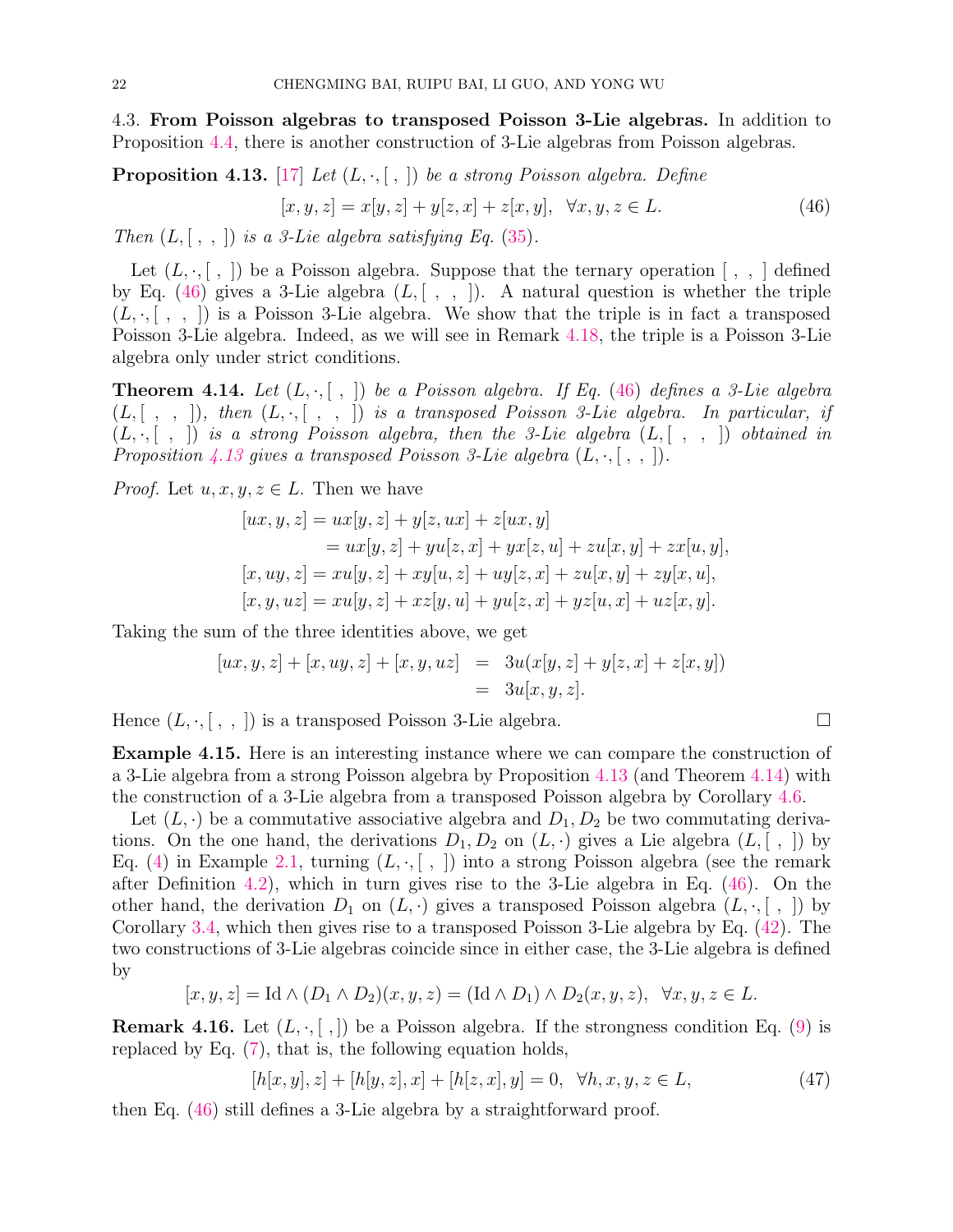Moreover, in this case, the triple  $(L, \cdot, [ , , ])$  is also a transposed Poisson 3-Lie algebra. One can show that for a Poisson algebra, Eq. (7) follows from Eq. (9). Note that for a transposed Poisson algebra, both Eqs. (7) and (9) hold automatically.

Similar to Proposition 2.11, we have

**Proposition 4.17.** Let  $(L, \cdot)$  be a commutative associative algebra and  $(L, [\ , , \ ])$  be a 3-Lie algebra. Then  $(L, \cdot, [\ , \ , \ )$  is both a Poisson 3-Lie and a transposed Poisson 3-Lie algebra if and only if

$$
u[x, y, z] = [ux, y, z] = 0, \quad \forall u, x, y, z \in L.
$$
\n(48)

*Proof.* ( $\implies$ ) Let  $u, x, y, z \in L$ . Substituting Eq. (34) into Eq. (43), we have

$$
x[u, y, z] + y[u, z, x] + z[u, x, y] = 0.
$$

Substituting Eq. (43) again into the above equation, we have

$$
[ux, y, z] + [x, uy, z] + [x, y, uz] = 0.
$$

The left hand side of the above is exactly  $3u[x, y, z]$ . Therefore we have  $u[x, y, z] = 0$ . Hence  $[ux, y, z] = 0.$ 

 $(\Leftarrow)$  It is obvious.

Putting Theorem 4.14 and Proposition 4.17 together, we obtain

**Remark 4.18.** Let  $(L, \cdot, [\, , \,])$  be a Poisson algebra and let  $[\, , \, , \,]$  be the ternary operation defined in Eq. (46). Then the triple  $(L, \cdot, [ , , ])$  is a transposed Poisson algebra by Theorem 4.14. If the triple is also a Poisson 3-Lie algebra, then according to Proposition 4.17, it is necessary that Eq. (48) holds, that is, all the mixed products of  $\cdot$  and  $\langle , , \rangle$  are trivial. In particular, if  $(L, \cdot, [ , ])$  is a strong Poisson algebra, then the 3-Lie algebra  $(L, [ , , ])$ defined by Eq. (46) gives rise to a Poisson 3-Lie algebra  $(L, \cdot, [ , , ])$  only if Eq. (48) holds.

Acknowledgements. This work is supported by National Natural Science Foundation of China (Grant Nos. 11771190 and 11931009). C. Bai is also supported by the Fundamental Research Funds for the Central Universities and Nankai ZhiDe Foundation.

#### **REFERENCES**

- [1] A. Agore and G. Militaru, Jacobi and Poisson algebras, J. Noncomm. Geom. 9 (2015), 1295-1342. 2
- [2] V.I. Arnol'd, Mathematical Methods of Classical Mechanics. Graduate Texts Math. 60, Springer-Verlag, New York-Heidelberg, 1978. 2
- [3] C. Bai and D. Meng, Classiciation of 2-dimensional left-symmetric algebras (in Chinese), Chin. Sci. Bull. 41 (1996), 2207. 14
- [4] C. Bai and D. Meng, On the realization of transitive Novikov algebras, J. Phys. A: Math. Gen. 34 (2001), 3363-3372. 12, 14
- [5] R.-P. Bai and Y. Wu, Constructions of 3-Lie algebras, Linear and Multilinear Algebra 63 (2015), 2171-2186. 21
- [6] A.A. Balinskii and S.P. Novikov, Poisson brackets of hydrodynamic type, Frobenius algebras and Lie algebras, Soviet Math. Dokl. 32 (1985), 228-231. 2
- [7] J. Bell, S. Launois, O. León Sánchez and R. Moosa, Poisson algebras via model theory and differential algebraic geometry, J. Eur. Math. Soc. 19 (2017), 2019-2049. 2, 5
- [8] L. Bokut, Y. Chen and Z. Zhang, On free Gelfand-Dorfman-Novikov-Poisson algebras and a PBW theorem, J. Algebra 500 (2016), 153-170. 2, 3, 13
- [9] D. Burde, Simple left-symmetric algebras with solvable Lie algebra, Manuscipta Math. 95 (1998) 397-411. 14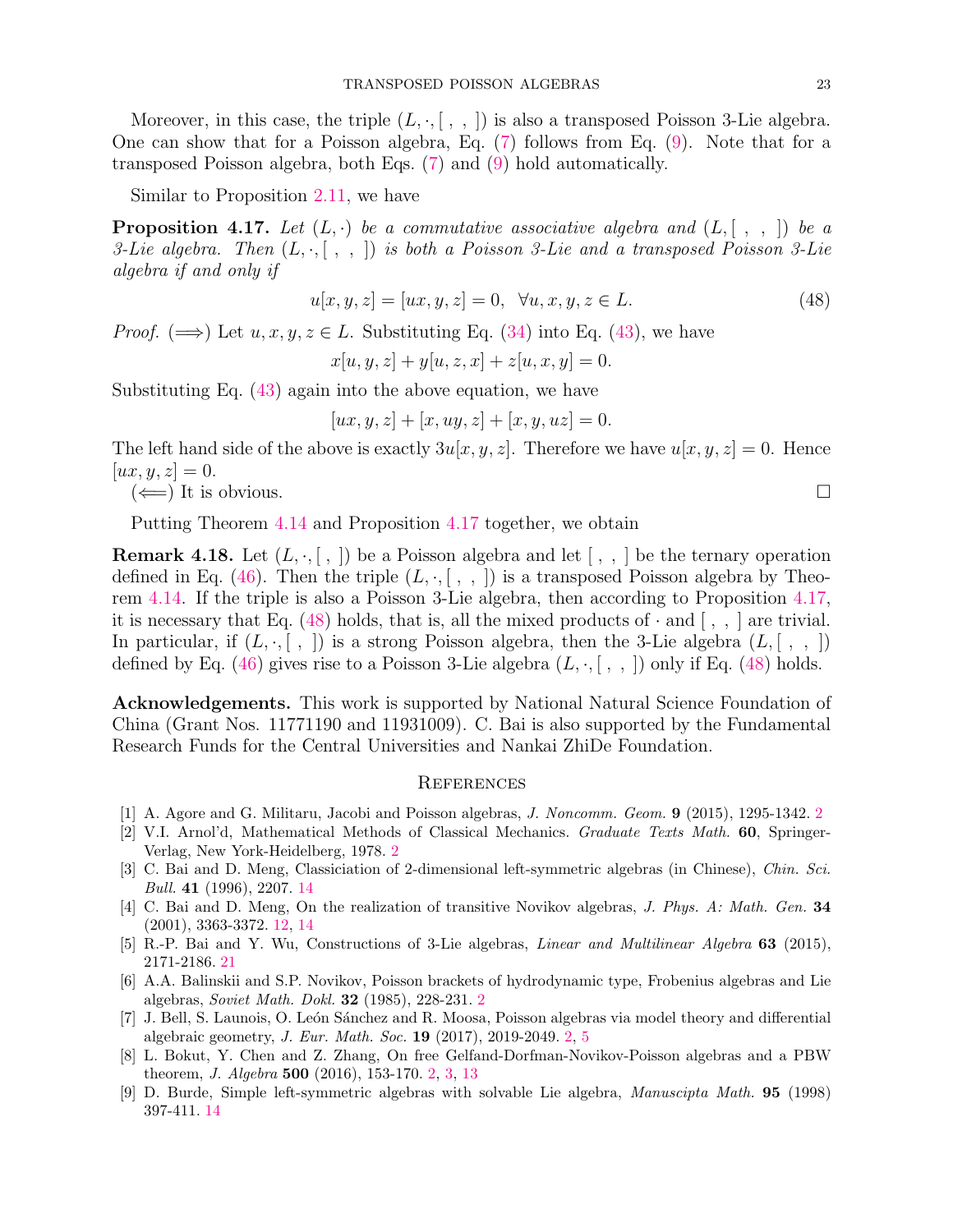- [10] D. Burde, Left-symmetric algebras, or pre-Lie algebras in geometry and physics, Cent. Eur. J. Math. 4 (2006), 323-357. 3, 12, 14
- [11] K. Bhaskara and K. Viswanath, Poisson Algebras and Poisson Manifolds, Longman Scientific & Technical (1988). 2
- [12] N. Cantarini and V. Kac, Classification of linearly compact simple Jordan and generalized Poisson superalgebras. J. Algebra 313 (2007), 100-124. 2
- [13] V. Chari and A. Pressley, A Guide to Quantum Groups, Cambridge University Press, Cambridge (1994). 2
- [14] P.A.M. Dirac, Lectures on Quantum Mechanics, Belfer Grad. Sch. Sci. Monogr. Ser., Yeshive University, New York, 1964. 2
- [15] V. Dotsenko, Algebraic structure of F-manifolds via pre-Lie algebras, arXiv:170607340. 3, 13
- [16] V.G. Drinfeld, Quantum groups. Proc. Internat. Congr. Math. (Berkeley, 1986), 798-820, Amer. Math. Soc., Providence, RI, 1987. 2
- [17] A.S. Dzhumadil'dav, Identities and derivations for Jacobian algebras, in "Quantization, Poisson brackets and beyond (Manchester, 2001)", Contemp. Math. 315, 245-278, Amer. Math. Soc., Providence, RI, 2002. 1, 4, 15, 16, 18, 19, 22
- [18] V. T. Filippov, n-Lie algebras, Sib. Mat. Zh. 26 (1985), 126-140. 4, 15
- [19] L. Foissy, The Hopf algebra of Fliess operators and its dual pre-Lie algebra, Comm. Algebra 43 (2015), 4528-4552. 3, 13
- [20] B. Fresse, Théorie des opérades de Koszul et homologie des algèbres de Poisson, Ann. Math. Blaise Pascal 13 (2006), 237-312. 2
- [21] I.M. Gel'fand, I. Ya. Dorfman, Hamiltonian operators and algebraic structures related to them, Funct. Anal. Appl. 13 (1979) 248-262. 2, 12
- [22] M. Gerstenhaber, The cohomology structure of an associative ring, Ann. Math. 78 (1963), 267-288. 2
- [23] V. Ginzburg and D. Kaledin, Poisson deformations of symplectic quotient singularities, Adv. Math. 186 (2004), 1-57. 2
- [24] J. Grabowski and G. Marmo, Remarks on Nambu-Poisson and Nambu-Jacobi bracket, J. Phys. A: Math. Gen. 32 (1999), 4239-4247. 4
- [25] M. Goze and E. Remm, Poisson algebras in terms of non-associative algebras, J. Algebra 320 (2008), 294-317. 2
- [26] J. Hartwig, D. Larsson and S. Silvestrov, Deformations of Lie algebras using  $\sigma$ -derivations, J. Algebra 295 (2006), 314-361. 9
- [27] J. Huebschmann, Poisson cohomology and quantization, *J. Reine Angew. Math.* 408 (1990), 57-113. 2
- [28] A. Kirillov, Local Lie algebras, Russian Math. Surveys 31 (1976), 55-75. 2
- [29] M. Kontsevich, Deformation quantization of Poisson manifolds, Lett. Math. Phys 66 (2003), 157-216. 2
- [30] Y. Kosmann-Schwarzbach, From Poisson to Gerstenhaber algebras, Ann. Inst. Fourier 46 (1996), 1243-1274. 2
- [31] L. Li, Classical r-matrices and compatible Poisson structures for Lax equations on Poisson algebras, Comm. Math. Phys. 203 (1999), 573-592. 2
- [32] A. Lichnerowicz, Les variétiés de Poisson et leurs algèbras de Lie associées, *J. Diff. Geom.* **12** (1977), 253-300. 2
- [33] J. Loday and B. Vallette, Algebraic Operads, Grundlehren der Mathematischen Wissenschaften 346 Springer, 2012. 2, 10, 11
- [34] A. Mansuy, Preordered forests, packed words and contraction algebras, J. Algebra 411 (2014), 259-311. 3, 13
- [35] M. Markl and E. Remm, Algebras with one operation including Poisson and other Lie-admissible algebras, J. Algebra 299 (2006), 171-189. 2
- [36] G. Marmo, G. Vilasi and A.M. Vinogradov, The local strcuture of n-Poisson and n-Jacobi manifolds, J. Geom. Phys. 25 (1998), 141-182. 4
- [37] S. P. Mishchenko, V. M Petrogradsky and A. Regev, Poisson PI algebras, Trans. Amer. Math. Soc. 359 (2007), 4669-4694. 5
- [38] Y. Nambu, Generalized Hamiltonian dynamics, Phys. Rev. D 7 (1973), 2405-2412. 4, 16
- [39] A. Odzijewicz, Hamiltonian and quantum mechanics, Geom. Topol. Monogr. 17 (2011), 385-472. 2